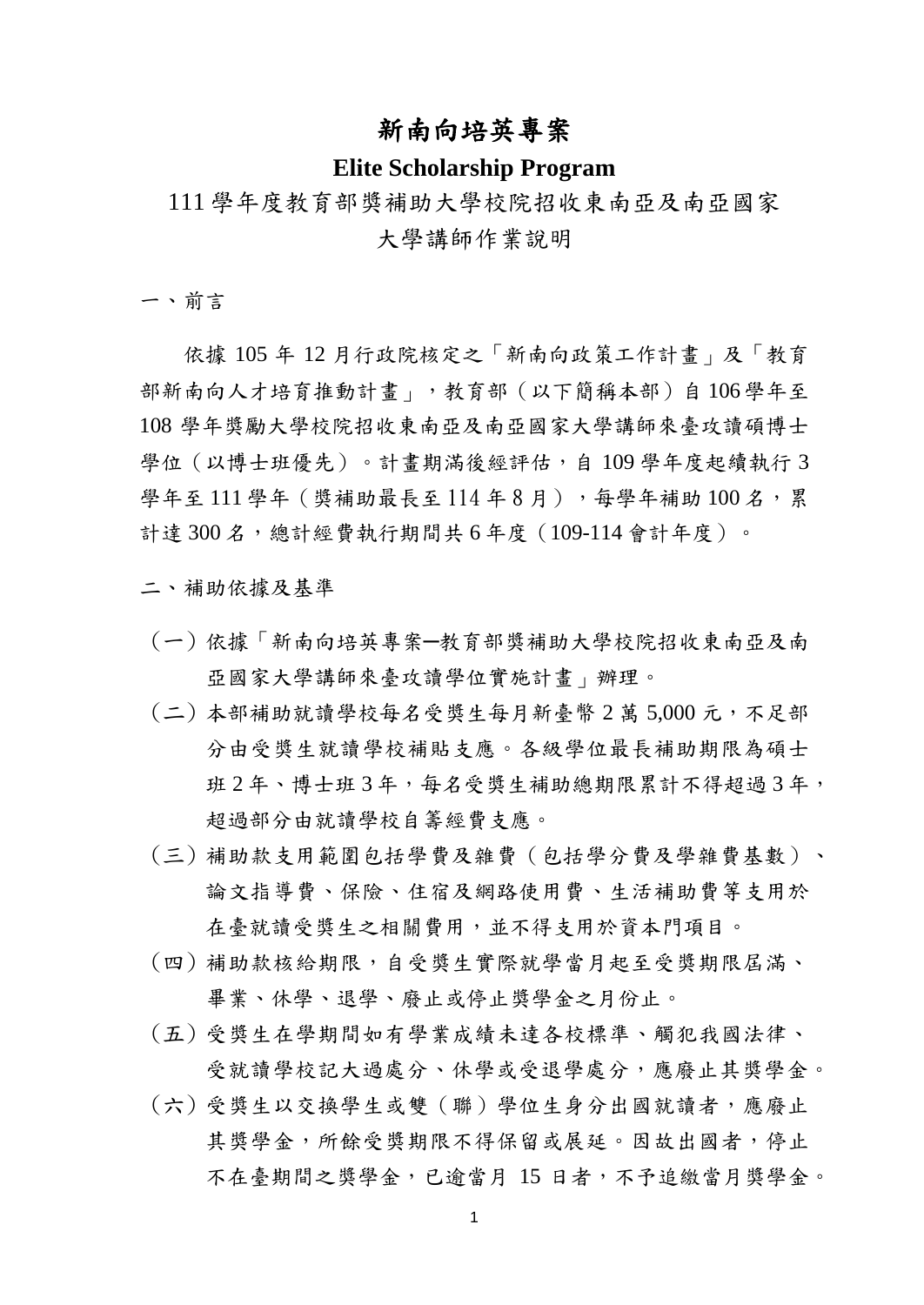三、申請資格

- (一)學校資格:
	- 1. 開設足供學生修習畢業之全英語授課學程或系所。
	- 2. 前一學年正式攻讀碩士班及博士班學位之外國學生人數合計超 過 20 人。
- (二)受獎資格:

東南亞及南亞國家公私立大專校院現職講師。惟有下列情形之 一者,不得支用本計畫補助款:

- 1. 具僑生身分或中華民國國籍。
- 2. 已保留國內大學校院學籍或已在臺註冊入學就讀國內大學校院 者。但申請下一階段學位之應屆畢業生,不在此限,惟仍須符 合東南亞及南亞國家大學講師之資格。
- 3. 曾在臺就讀擬申請之同一級學位課程。
- 4. 在臺就讀期間為我各大學校院依據與外國學校簽訂學術合作協 議所招收之交換學生或雙(聯)學位生。
- 5. 受領本計畫各級學位課程獎學金總期限超過 3 年。
- 6. 在臺就學期間同時受領我政府機關(構)之獎補助金。

四、申請文件

計書申請表 1 份,內容包括:

- (一) 預計申請名額及預定招收之受獎生國別。
- (二) 預定招收之受獎生任職大學列於東南亞及南亞各國優質大學及 優先核配建議學校名單內(如附件,計16國333校)之人數, 並條列該等受獎生之國籍與任職大學名稱。
- (三) 110 學年正式攻讀學位之外國學生在學總人數(分為碩士班、 博士班)。
- (四) 學校開設之全英語授課學程,並列出各全英語授課學程領域及 名稱。
- (五) 學校與東南亞及南亞國家大學校院簽訂教育學術交流合作之相 關合作協議清單。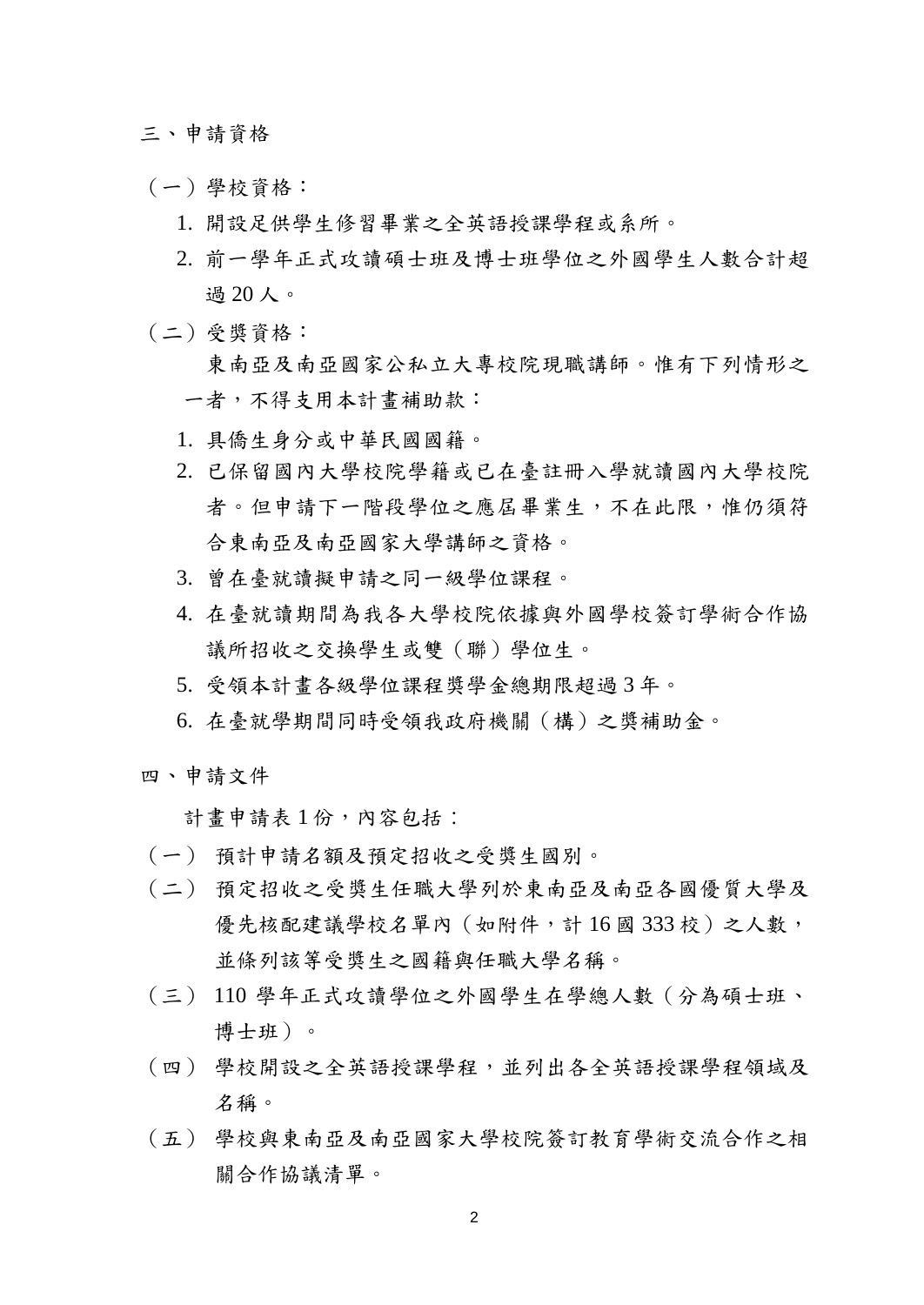- (六) 效益分析、學校國際化環境及國際學生支援輔導系統重點說明。
- (七) 提供受獎生華語文學習課程與環境之規劃重點說明。
- (八) 歷年本專案執行情形重點說明(含畢業生動向及學校聯繫措施)。 (九) 補助款支用預算表,若學校有相關配合款亦可列入。

五、申請方式

- (一)有意申請之學校,應於 110 年 10 月 1 日至 11 月 30 日止,備妥 申請表(含附表)函送本部申請111學年度獎學金名額,逾期不 予受理。
- (二)完整申請文件(含附表及相關說明文件)可編輯電子[檔請於申](mailto:請於申請期限內電郵至a7283@mail.moe.gov.tw) 請期限內電郵至 [a7283@mail.moe.gov.tw](mailto:請於申請期限內電郵至a7283@mail.moe.gov.tw)。
- 六、計畫審查
- (一)審查程序
	- 由本部邀集相關領域學者專家及內部人員共同召開審查會議討 論各校獲核配名額,將優先核配獎學金名額予任職於優質大學 及優先核配建議學校名單內之大學講師,剩餘名額再依學校評 分結果進行核配。
- (二)審查標準
	- 1. 110 學年正式攻讀學位之外國學生在學總人數(分為碩士班、博 士班):占總評分 15%。
	- 2. 學校開設之全英語授課學程數量,占總評分 20%。
	- 3. 與東南亞及南亞大學校院學術交流之明確性及講師任職學校之 知名度與影響力:占總評分 20%。
	- 4. 效益分析、學校國際化環境及國際學生輔導支援系統重點說明 (檢附相關文件資料):占總評分 20%。
	- 5. 提供受獎生華語文學習課程與環境之規劃說明:占總評分 10%。
	- 6. 歷年本專案執行情形重點說明(含畢業生動向及學校聯繫措施)及 111 學年校方配合款規劃:占總評分 15%。
- (三) 名額核定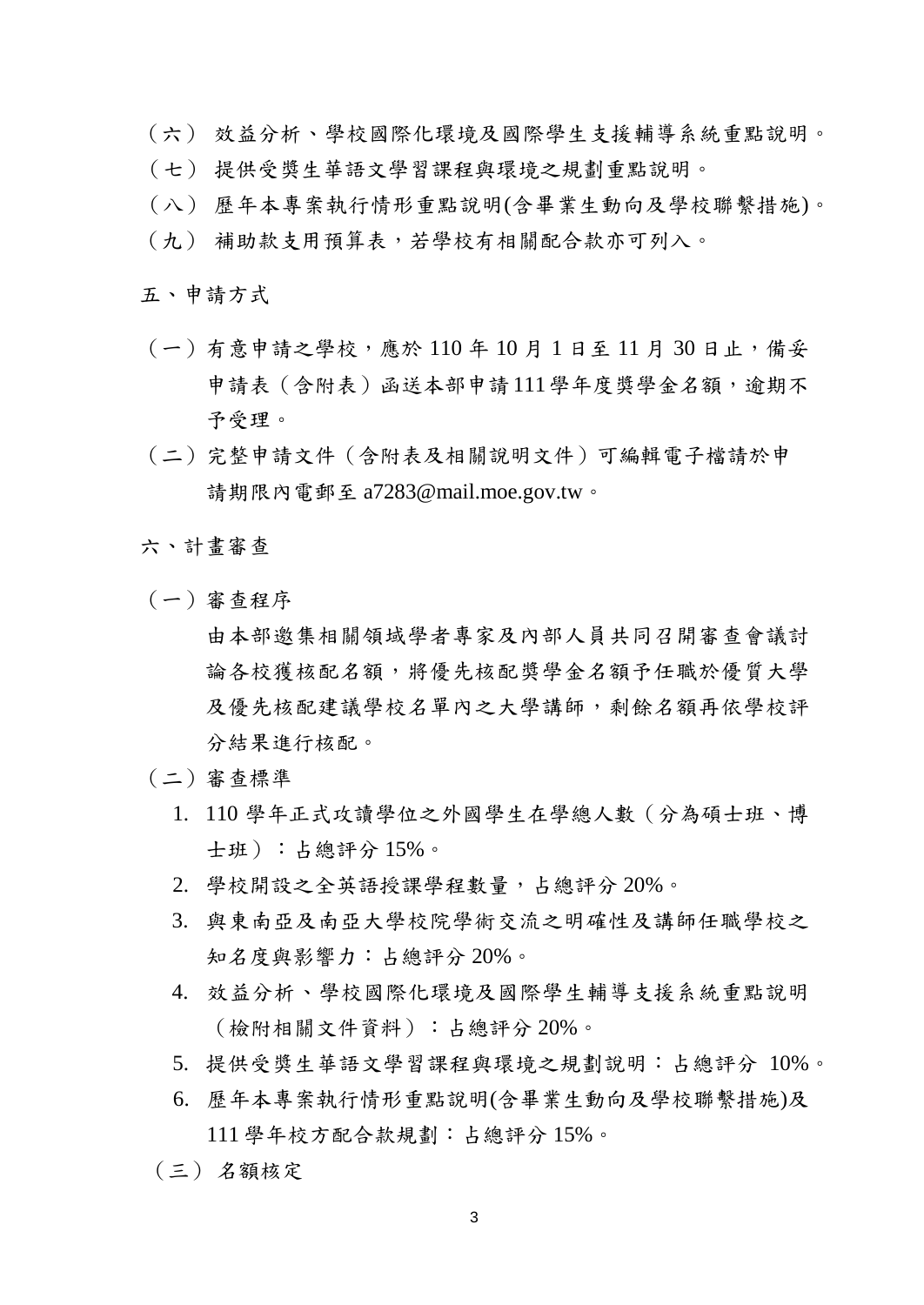- 1. 本部於 111 年 1 月 31 日前函復核定名額。
- $2.$  學校於  $111$  年  $10$  月  $15$  日前,檢附第一次核定名額內已註冊入 學受獎生名冊及額度外需求名額函報本部。
- 3. 本部於 111 年 10 月 31 日前就第一次核定名額未註冊報到之缺 額進行二次核配,並公告各校核定總名額。
- 七、經費核撥、結報及考核
- (一)經費分 2次撥付:學校接獲本部函知最終獲配名額,於 111年 11 月 30 日前備文檢附領據及請領名冊函報本部請撥 111 年 9 月至 12 月補助款;學校於下(112)年 1 月至 2 月間備據及請領名冊函 報請撥下年 1 月至 8 月補助款。
- (二)學校應於核定補助當年 9 月 30 日前備文檢附前一學年度受獎生 名冊及經費收支結算表送本部辦理核結,如有結餘款,應併同 繳回。原始憑證應留校備供審計部審核及有關單位查核。
- (三)經費請撥、支用、核銷結報應依本部補(捐)助及委辦經費核撥結 報作業要點規定辦理。
- (四)學校應加強經費收支管理作業及建立積極有效之管控機制,本 部得每年定期及不定期抽查。若考核執行不佳,將依審核結果 評估減少核配名額及補助經費。
- (五)受獎生在臺就讀期間,大學校院應設置專責單位或人員與其保 持聯繫,妥善安排住宿並提供課業及生活上之輔導及協助,本 部得每年定期或不定期訪視學校及受獎生,訪視結果將納入下 一學年度審查之意見考量。
- (六)學校未依規定使用補助款經查證屬實者,停止核配本計畫經費 2 年。

4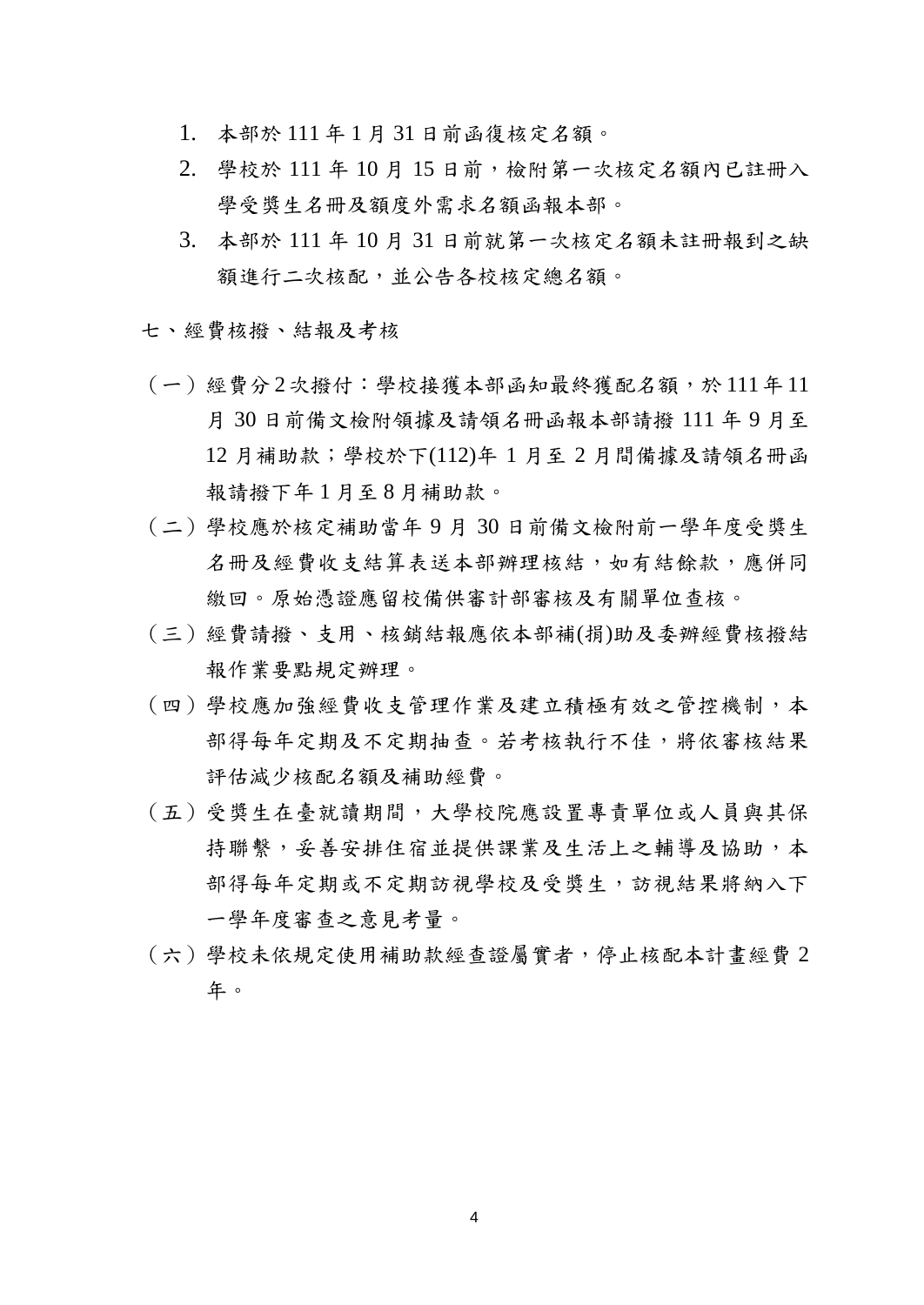# 東南亞及南亞各國優質大學及優先核配建議學校名單

| 序號             | 學校名稱                                                       | 推薦領域 | 備註 |
|----------------|------------------------------------------------------------|------|----|
| 1              | Universiti Malaya (UM)                                     |      |    |
| $\overline{2}$ | Universiti Putra Malaysia (UPM)                            |      |    |
| 3              | Universiti Kebangsaan Malaysia<br>(UKM)                    |      |    |
| $\overline{4}$ | Universiti Teknologi Malaysia                              |      |    |
| 5              | Universiti Sains Malaysia (USM)                            |      |    |
| 6              | Universiti Teknologi Petronas<br>(Petronas)                |      |    |
| $\overline{7}$ | <b>International Islamic University</b><br>Malaysia (IIUM) |      |    |
| 8              | Universiti Utara Malaysia (UUM)                            |      |    |
| 9              | Universiti Teknologi MARA-UiTM                             |      |    |
| 10             | Universiti Tunku Abdul Rahman<br>(UTAR)                    |      |    |
| 11             | Universiti Tenaga Nasional (UNITEN)                        |      |    |
| 12             | <b>USCI</b> University                                     | 農業   |    |
| 13             | Universiti Malaysia Sabah                                  | 農業   |    |
| 14             | Universiti Malaysia Sarawak                                | 農業   |    |
| 15             | Southern University College                                |      |    |

國家:馬來西亞**(**計 **15** 所**)**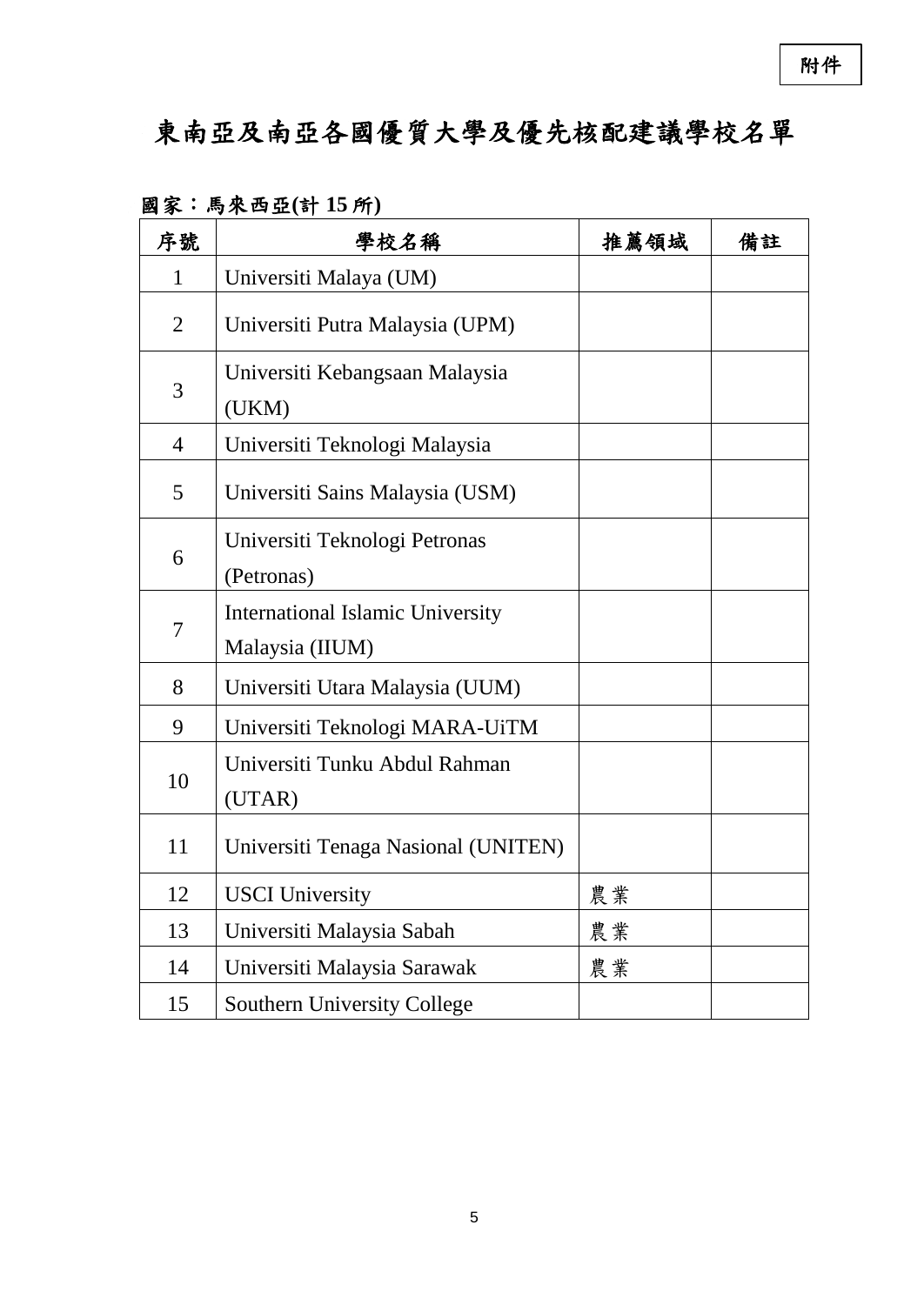## 國家:新加坡**(**計 **3** 所**)**

| 序號           | 學校名稱                                                    | 推薦領域                                                                                                                                                                                                                                                           | 備註 |
|--------------|---------------------------------------------------------|----------------------------------------------------------------------------------------------------------------------------------------------------------------------------------------------------------------------------------------------------------------|----|
| $\mathbf{1}$ | Nanyang Technological<br>University, Singapore<br>(NTU) | 材料科學;工程與科技; 化學;<br>傳播與媒體研究學;電子及電機工<br>程;化學工程;機械工程;資訊工<br>程;教育與培訓;環境研究;圖書<br>館與資料管理;自然科學;土木與<br>結構工程;餐旅與休閒管理;會計<br>及金融;社會科學與管理;物理及<br>天文學;藝術與設計;工商管理;<br>數學;統計與運籌學;語言學                                                                                          |    |
| 2            | National University of<br>Singapore<br>(NUS)            | 土木及結構工程;工程與科技;化<br>學;社會科學與管理;材料科學;<br>藥劑與藥理;機械工程;化學工<br>程;資訊工程;電子與電機工程;<br>環境研究;自然科學;數學;政<br>治;護理;機械工程;統計與運<br>籌;傳播與媒體研究;英語與文<br>學;工商管理;歷史學;現代語;<br>法律學;經濟與計量經濟;社會<br>學;會計與金融;藝術與人文科<br>學;人類學;生物科學;語言學;<br>生命科學及醫學;解剖學與生理<br>學;醫學;物理及天文學;運動相<br>關學科;表演藝術;藝術與設計 |    |
| 3            | <b>Singapore Management</b><br>University               | 會計與金融;經濟與計量經濟;社<br>會科學與管理;法律學;工商管理                                                                                                                                                                                                                             |    |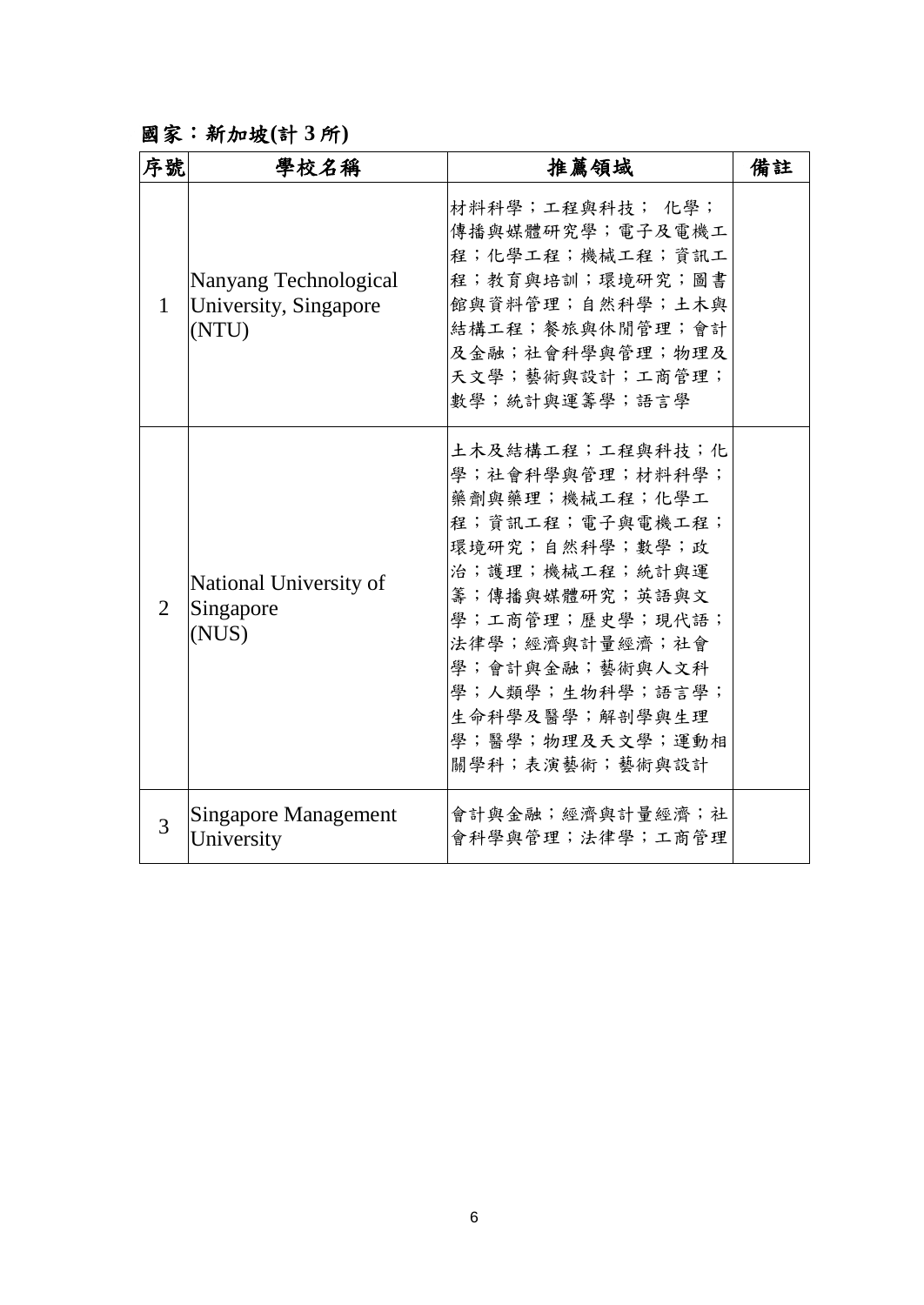## 國家:汶萊(計 1 所)

| 序號 | 學校名稱                                        | 推薦領域           | 備註 |
|----|---------------------------------------------|----------------|----|
|    | Universiti Brunei Darussalam(UBD) 與環境學;伊斯蘭研 | 能源研究;生物多樣<br>究 |    |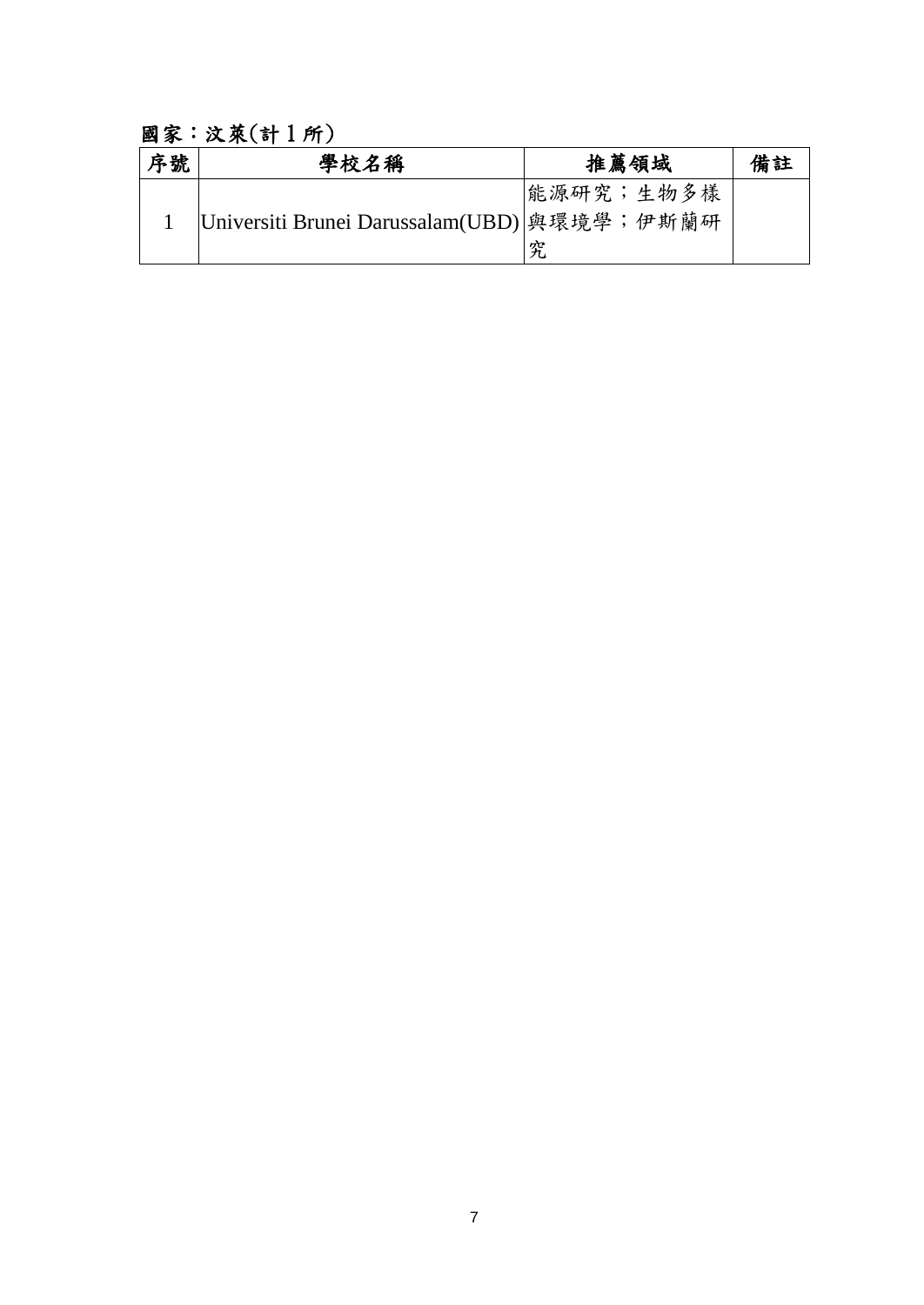國家:印度(計 144 所)

| 序號             | 學校名稱                                                  | 推薦領域 | 備註 |
|----------------|-------------------------------------------------------|------|----|
| $\mathbf{1}$   | Indian Institute of Technology                        |      |    |
|                | Delhi(IITD)                                           |      |    |
| $\overline{2}$ | Indian Institute of Technology                        |      |    |
|                | Bombay(IITB)                                          |      |    |
| 3              | <b>Indian Institute of Science</b>                    |      |    |
| 4              | Indian Institute of Technology                        |      |    |
|                | Madras(IITM)                                          |      |    |
| 5              | Indian Institute of Technology                        |      |    |
|                | Kanpur(IITK)<br><b>Indian Institute of Technology</b> |      |    |
| 6              | Kharagpur                                             |      |    |
|                | (IIT-KGP)                                             |      |    |
|                | <b>Indian Institute of Technology</b>                 |      |    |
| 7              | Roorkee(IITR)                                         |      |    |
| 8              | University of Delhi                                   |      |    |
| 9              | Indian Institute of Technology                        |      |    |
|                | Guwahati(IITG)                                        |      |    |
| 10             | <b>Jadavpur University</b>                            |      |    |
| 11             | University of Hyderabad                               |      |    |
| 12             | <b>Anna University</b>                                |      |    |
| 13             | Manipal Academy of Higher Education                   |      |    |
| 14             | University of Calcutta                                |      |    |
| 15             | Aligarh Muslim University (AMU),                      |      |    |
|                | Aligarh                                               |      |    |
| 16             | <b>Banaras Hindu University</b>                       |      |    |
| 17             | Birla Institute of Technology and                     |      |    |
|                | Science, Pilani                                       |      |    |
| 18             | Panjab University                                     |      |    |
| 19             | University of Mumbai                                  |      |    |
| 20             | Savitribai Phule Pune University                      |      |    |
|                | Indian Institute of Technology                        |      |    |
| 21             | (Indian School of Mines) Dhanbad                      |      |    |
| 22             | National Institute of Technology                      |      |    |
|                | Rourkela                                              |      |    |
| 23             | <b>Tezpur University</b>                              |      |    |
| 24             | Amrita Vishwa Vidyapeetham                            |      |    |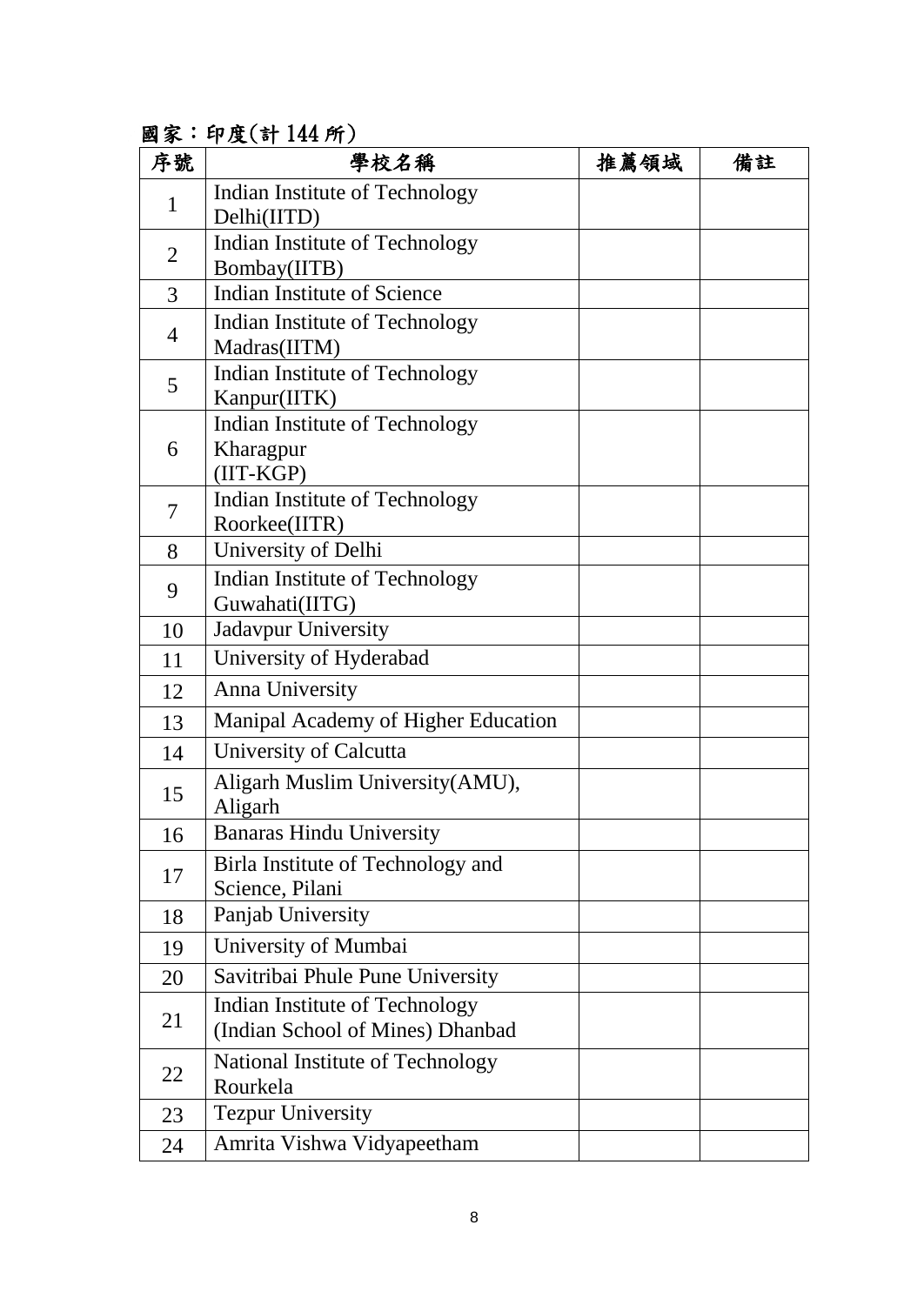| 序號 | 學校名稱                                                                             | 推薦領域 | 備註 |
|----|----------------------------------------------------------------------------------|------|----|
| 25 | Annamalai University                                                             |      |    |
| 26 | University of Calcutta                                                           |      |    |
| 27 | Cochin University of Science and<br>Technology                                   |      |    |
| 28 | Jamia Millia Islamia                                                             |      |    |
| 29 | University of Kerala                                                             |      |    |
| 30 | Osmania University                                                               |      |    |
| 31 | Pondicherry University                                                           |      |    |
| 32 | Sri Venkateswara University                                                      |      |    |
| 33 | <b>Thapar University</b>                                                         |      |    |
| 34 | <b>VIT University</b>                                                            |      |    |
| 35 | All India Institute of Medical Sciences                                          |      |    |
| 36 | Jawaharlal Nehru University                                                      |      |    |
| 37 | CCS Haryana Agricultural University                                              |      |    |
| 38 | Jamia Hamdard                                                                    |      |    |
| 39 | Shivaji University                                                               |      |    |
| 40 | National Institute of Technology<br>Warangal, NITW                               |      |    |
| 41 | Vel Tech Rangarajan Dr. Sagunthala<br>R&D Institute of Science and<br>Technology |      |    |
| 42 | Indian Institute of Technology (IIT),<br>Gandhi Nagar                            | 工程   |    |
| 43 | Indian Institute of Technology (IIT),<br>Bhubaneshwar                            | 工程   |    |
| 44 | Indian Institute of Technology (IIT),<br>Indore                                  | 工程   |    |
| 45 | Indian Institute of Technology (IIT),<br>Jodhpur                                 | 工程   |    |
| 46 | Indian Institute of Technology (IIT),<br>Hyderabad                               | 工程   |    |
| 47 | Indian Institute of Technology (IIT),<br>Mumbai                                  | 工程   |    |
| 48 | Indian Institute of Technology<br>$(III)$ , Patna                                | 工程   |    |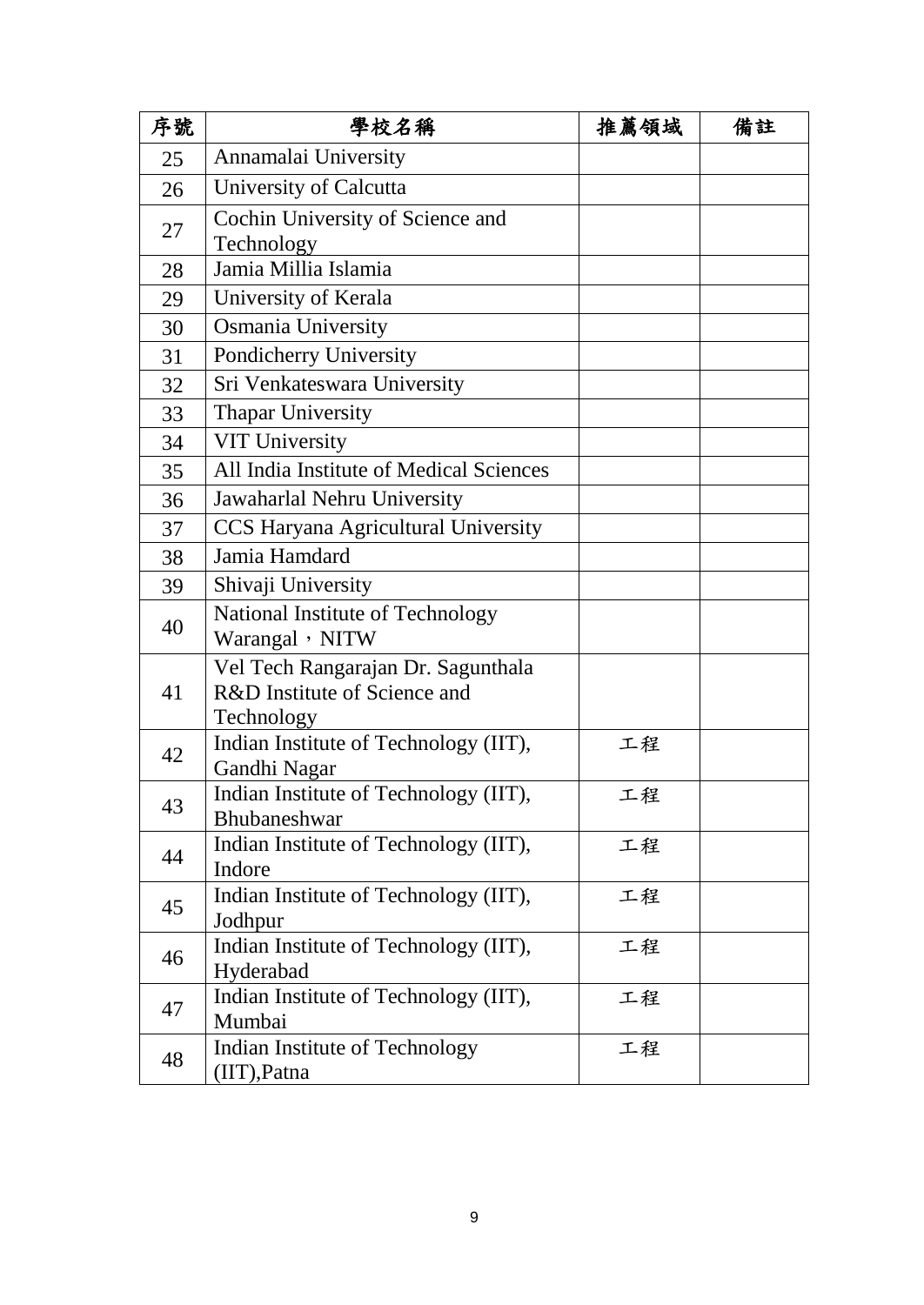| 序號 | 學校名稱                                                                   | 推薦領域 | 備註 |
|----|------------------------------------------------------------------------|------|----|
| 49 | Indian Institute of Technology<br>$(III)$ , Ropar                      | 工程   |    |
| 50 | Indian Institute of Technology<br>(IIT), Mandi                         | 工程   |    |
| 51 | Indian Institute of Technology (Banaras<br>Hindu University), Varanasi | 工程   |    |
| 52 | Indian Institute of Technology<br>(IIT), Jammu                         | 工程   |    |
| 53 | Indian Institute of Technology (IIT),<br>Palakkad                      | 工程   |    |
| 54 | Indian Institute of Technology (IIT),<br>Tirupati                      | 工程   |    |
| 55 | Indian Institute of Technology (IIT), Goa                              | 工程   |    |
| 56 | Indian Institute of Technology (IIT),<br><b>Bhilai</b>                 | 工程   |    |
| 57 | Indian Institute of Technology (IIT)<br>Dharwad                        | 工程   |    |
| 58 | <b>Chandigarh University</b>                                           |      |    |
| 59 | <b>Mangalayatan University</b>                                         |      |    |
| 60 | Punyashlok Ahilyadevi Holkar Solapur<br>University                     |      |    |
| 61 | Shri Rawatpura Sarkar University                                       |      |    |
| 62 | University of Petroleum and Energy<br><b>Studies</b>                   |      |    |
| 63 | Kalinga Institute of Industrial<br>Techonology                         |      |    |
| 64 | Khallikote University                                                  |      |    |
| 65 | Shoolini University                                                    |      |    |
| 66 | <b>Alliance University</b>                                             |      |    |
| 67 | <b>Amity University</b>                                                |      |    |
| 68 | Chitkara University                                                    |      |    |
| 69 | <b>Gujarat Technological University</b>                                |      |    |
| 70 | International Institute of Information<br>Technology, Bangalore        |      |    |
| 71 | O.P. Jindal Global University                                          |      |    |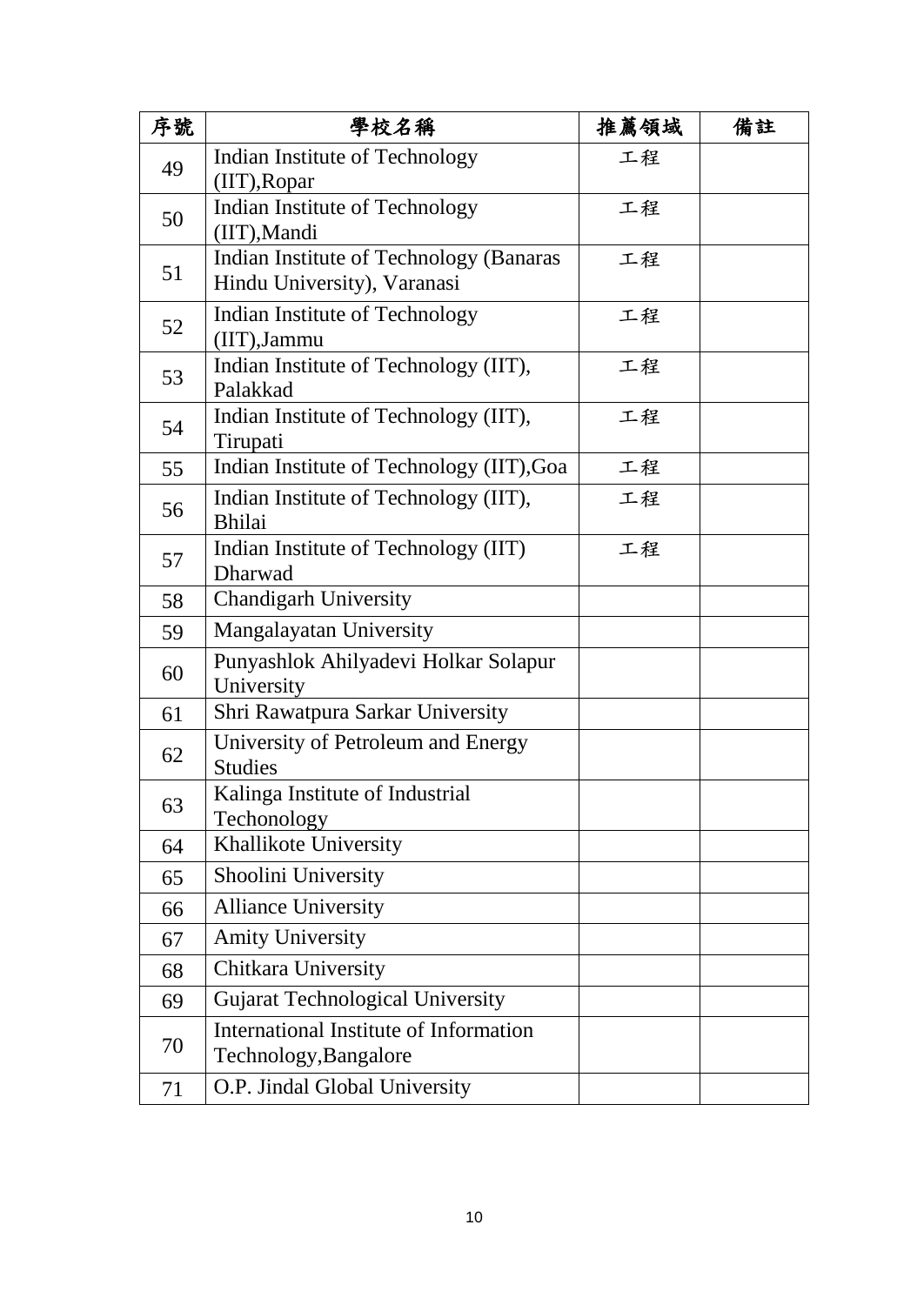| 序號 | 學校名稱                                         | 推薦領域 | 備註 |
|----|----------------------------------------------|------|----|
| 72 | <b>SRM</b> Institute of Science and          |      |    |
|    | Technology                                   |      |    |
| 73 | Dr. Babasaheb Ambedkar Marathwada            |      |    |
|    | University                                   |      |    |
| 74 | Alagappa University, Tamil Nadu              |      |    |
| 75 | Madanapalle Institute of Technology &        |      |    |
|    | Science                                      |      |    |
| 76 | Periyar University                           |      |    |
| 77 | Cooch Behar Panchanan Barma<br>University    |      |    |
| 78 | Sharda University                            |      |    |
|    | <b>Indian Agricultural Universities</b>      |      |    |
| 79 | Association                                  |      |    |
|    | Institute of Management Technology,          |      |    |
| 80 | Ghaziabad                                    |      |    |
|    | Sher-e-Kashmir University of                 |      |    |
| 81 | <b>Agricultural Sciences and Technology</b>  |      |    |
|    | (SKUAST)                                     |      |    |
| 82 | Symbiosis University                         |      |    |
| 83 | Lovely Professional University(LPU)          |      |    |
| 84 | National Institute of Technology             |      |    |
|    | Uttarakhand(NITU)                            |      |    |
| 85 | University of Madras(Madras)                 |      |    |
| 86 | Delhi Technology University (DTU)            |      |    |
| 87 | GD Goenka University(GDGU)                   |      |    |
| 88 | <b>Bhartiya Skill Development University</b> |      |    |
|    | Jaipur(BSDU)                                 |      |    |
| 89 | Rajagiri College of Social Sciences          |      |    |
| 90 | <b>IISER</b> Tirupati                        |      |    |
| 91 | Vellore Institute of Technology              |      |    |
| 92 | Maharashtra University of Health             |      |    |
|    | Sciences                                     |      |    |
| 93 | <b>Christ University</b>                     |      |    |
| 94 | Doon University                              |      |    |
| 95 | <b>Shiv Nadar University</b>                 |      |    |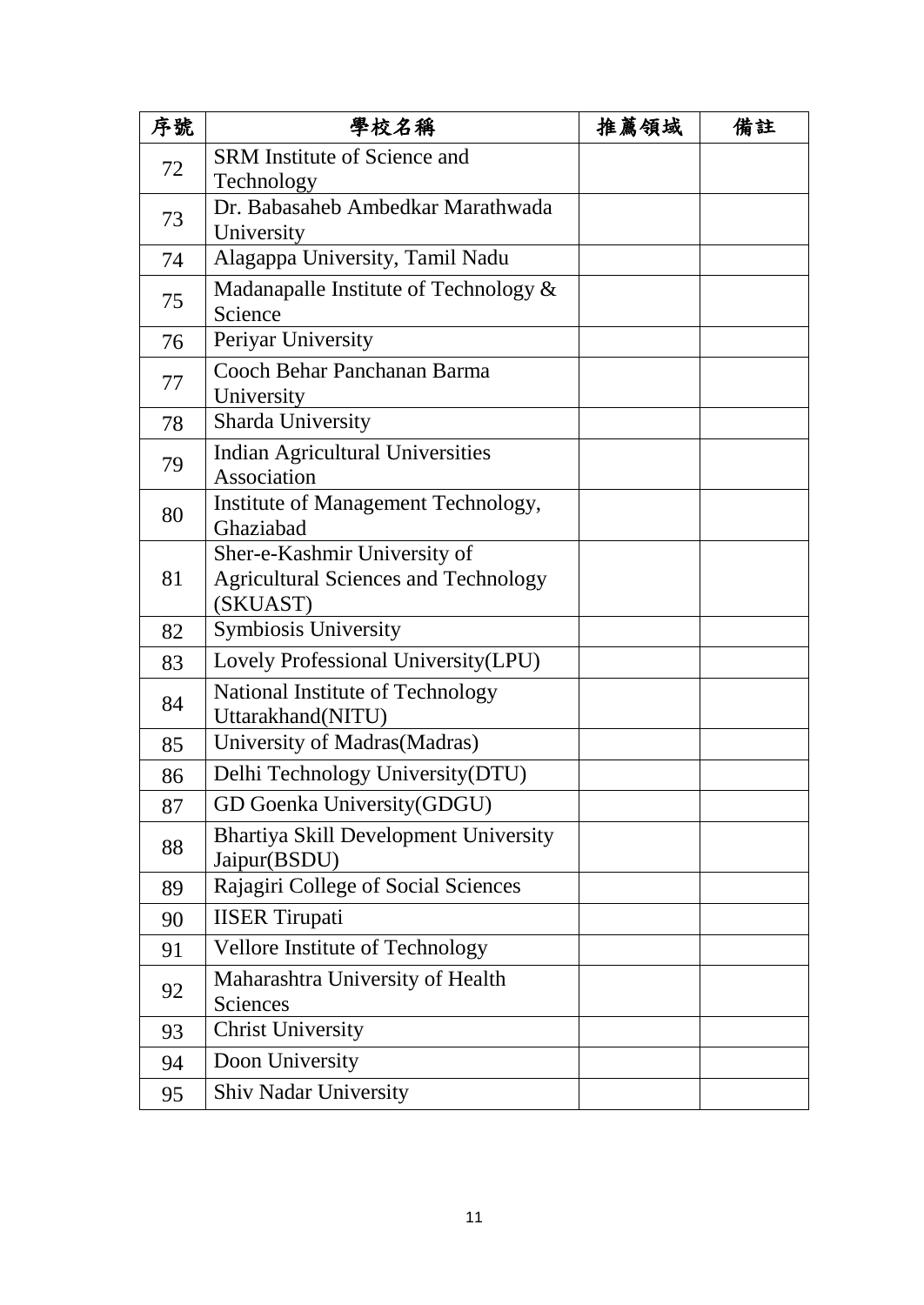| 序號  | 學校名稱                                                 | 推薦領域 | 備註   |
|-----|------------------------------------------------------|------|------|
| 96  | Raksha Shakti University                             |      |      |
| 97  | Hindustan Institute of Technology and                |      |      |
|     | Science                                              |      |      |
| 98  | Graphic Era University                               |      |      |
| 99  | Ashoka University                                    |      |      |
| 100 | <b>English and Foreign Languages</b><br>University   |      |      |
| 101 | <b>IIM Bodh Gaya</b>                                 |      |      |
| 102 | University of Kota                                   |      |      |
| 103 | Maulana Azad National Urdu University                |      |      |
| 104 | <b>SRM</b> Sonepat                                   |      |      |
| 105 | Sathyabama Institute of Science and<br>Technology    |      |      |
| 106 | Indian Institute of Management<br>Kozhikode          |      |      |
| 107 | Rashtriya Raksha University                          |      |      |
| 108 | Kalasalingam Academy of Research and<br>Education    |      |      |
| 109 | <b>Ahmedabad University</b>                          |      |      |
| 110 | Don Bosco University                                 |      |      |
| 111 | <b>Flame University</b>                              |      |      |
| 112 | Academy of Maritime Education and<br>Training        |      |      |
| 113 | Visva-Bharati University                             |      |      |
| 114 | Mahatma Jyotiba Phule Rohilkhnad<br>University       |      | 新增名單 |
| 115 | <b>Chandigarh Group of Colleges</b>                  |      |      |
| 116 | <b>ICFAI University</b>                              |      |      |
| 117 | <b>Utkal University</b>                              |      |      |
| 118 | <b>Ravenshaw University</b>                          |      |      |
| 119 | Indian Institute of Technology<br><b>Bhubaneswar</b> |      |      |
| 120 | Biju Patnaik University of Technology                |      |      |
| 121 | Xavier University Bhubaneswar                        |      |      |
| 122 | Siksha 'O' Anusandhan                                |      |      |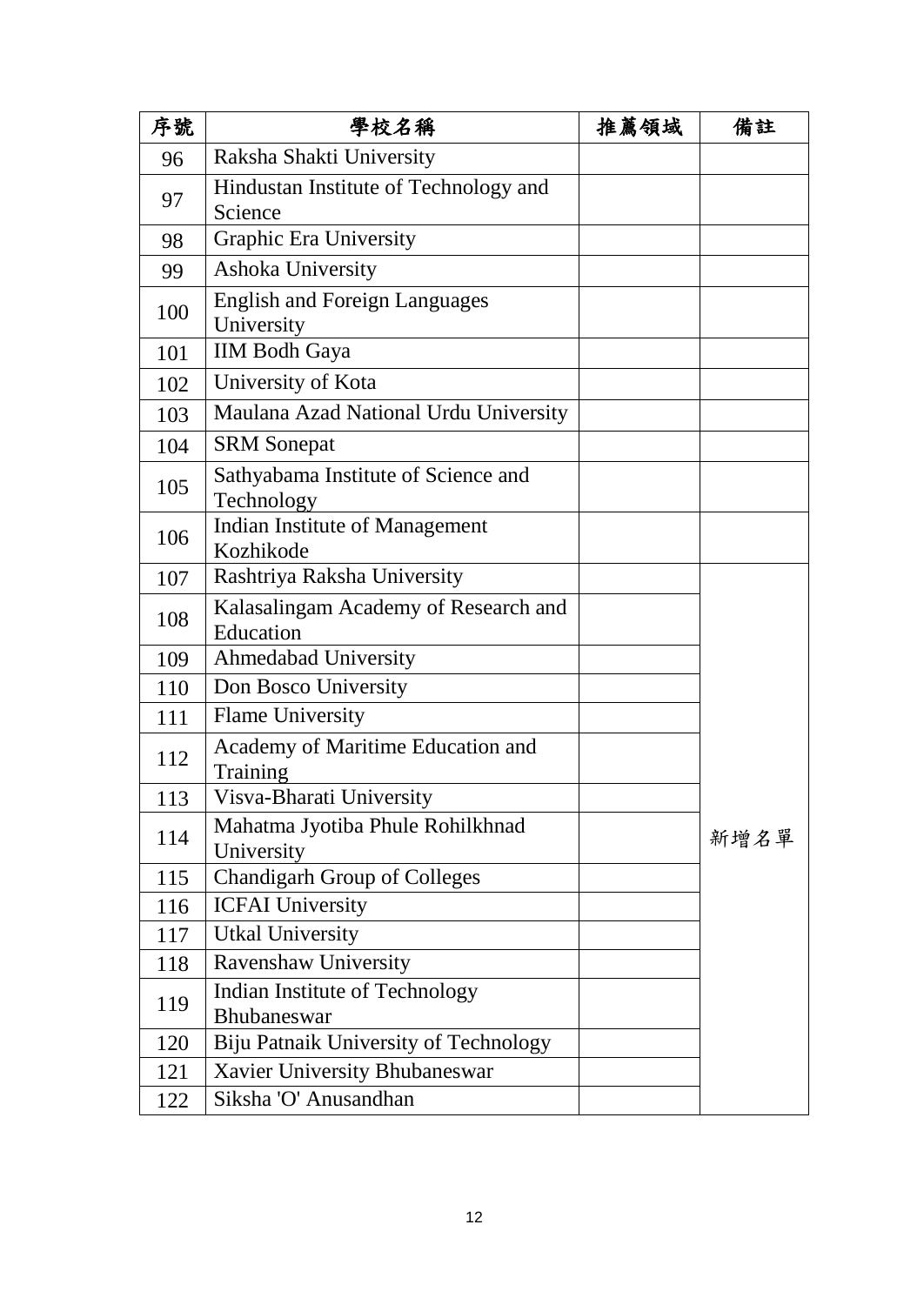| 序號  | 學校名稱                                                                                                    | 推薦領域 | 備註   |
|-----|---------------------------------------------------------------------------------------------------------|------|------|
| 123 | National Law University Odisha                                                                          |      |      |
| 124 | <b>KIIT University</b>                                                                                  |      |      |
| 125 | Jaipuria Institute of Management,<br>Indirapuram, Ghaziabad                                             |      |      |
|     |                                                                                                         |      |      |
| 126 | N.E.S Ratnam College of Arts, Science<br>and Commerce                                                   |      |      |
| 127 | Maharashtra College of Arts, Science<br>and Commerce                                                    |      |      |
| 128 | Bharatiya Vidya Mandir's Bhavan's<br>College - Andheri                                                  |      |      |
| 129 | Janseva Shikshan Mandal's<br>Shantarambhau Gholap Arts, Science &<br>Gotirambhau Pawar Commerce College |      |      |
| 130 | <b>HSN</b> University                                                                                   |      |      |
| 131 | <b>Manipal University Jaipur</b>                                                                        |      |      |
| 132 | <b>Indian Institute of Management</b>                                                                   |      | 新增名單 |
| 133 | Cheena Bhavana                                                                                          |      |      |
| 134 | <b>Auro University</b>                                                                                  |      |      |
| 135 | Somaiya Vidyavihar University                                                                           |      |      |
| 136 | K J Somaiya Institute of Management                                                                     |      |      |
| 137 | Symbiosis Institute                                                                                     |      |      |
| 138 | Shanmugha Arts, Science, Technology<br>& Research Academy(SASTRA<br>University)                         |      |      |
| 139 | <b>Tata Institute of Social Sciences</b>                                                                |      |      |
| 140 | G.B.Pant University of Agriculture $\&$<br>Technology                                                   |      |      |
| 141 | Indian Institute of Technology (IIT),<br>Kharagpur                                                      |      |      |
| 142 | Mumbai University                                                                                       |      |      |
| 143 | Techno India University                                                                                 |      |      |
| 144 | <b>Mizoram University</b>                                                                               |      |      |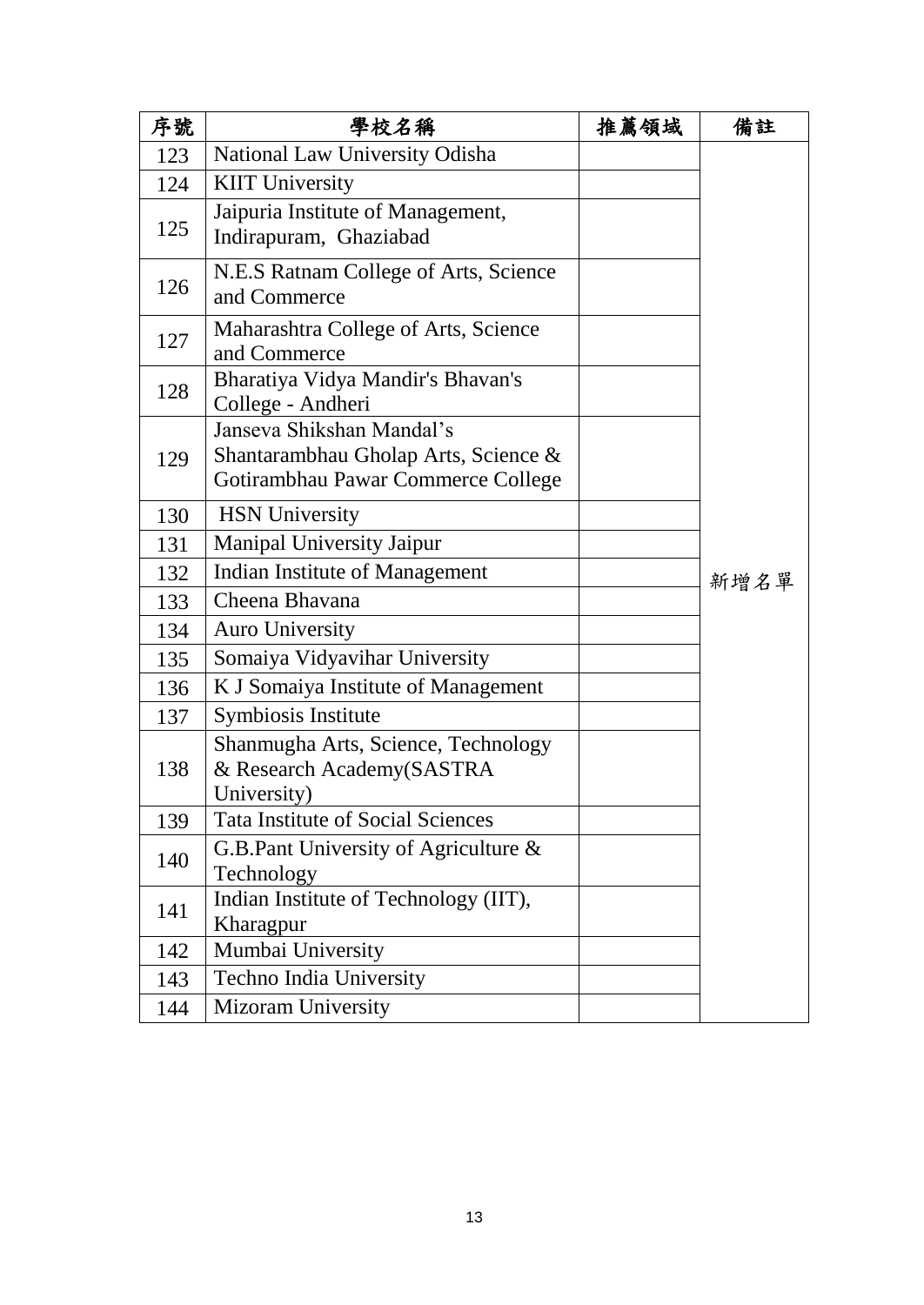| 序號             | 學校名稱                                    | 推薦領域 | 備註 |
|----------------|-----------------------------------------|------|----|
|                | National University of Sciences And     |      |    |
| 1              | Technology (NUST) Islamabad             |      |    |
| $\overline{2}$ | Quaid-i-Azam University                 |      |    |
|                | Lahore University of Management         |      |    |
| 3              | Sciences (LUMS)                         |      |    |
|                | <b>COMSATS</b> Institute of Information |      |    |
| 4              | Technology                              |      |    |
| 5              | University of Agriculture, Faisalabad   |      |    |
| 6              | Aga Khan University                     |      |    |
| 7              | University of the Punjab                |      |    |
| 8              | University of Management and            |      |    |
|                | Technology                              |      |    |
|                | National University of Computer and     |      |    |
| 9              | <b>Emerging Sciences</b>                |      |    |

國家:巴基斯坦**(**計 **9** 所**)**

#### 國家:孟加拉**(**計 **6** 所**)**

| 序號 | 學校名稱                                                          | 推薦領域 | 備註 |
|----|---------------------------------------------------------------|------|----|
|    | National University, Bangladesh                               |      |    |
| 2  | University of Dhaka                                           |      |    |
| 3  | Rajshahi University                                           |      |    |
| 4  | University of Chittagong                                      |      |    |
| 5  | <b>Bangladesh University of Engineering</b><br>and Technology |      |    |
| 6  | <b>Bangladesh Agriculture University</b>                      |      |    |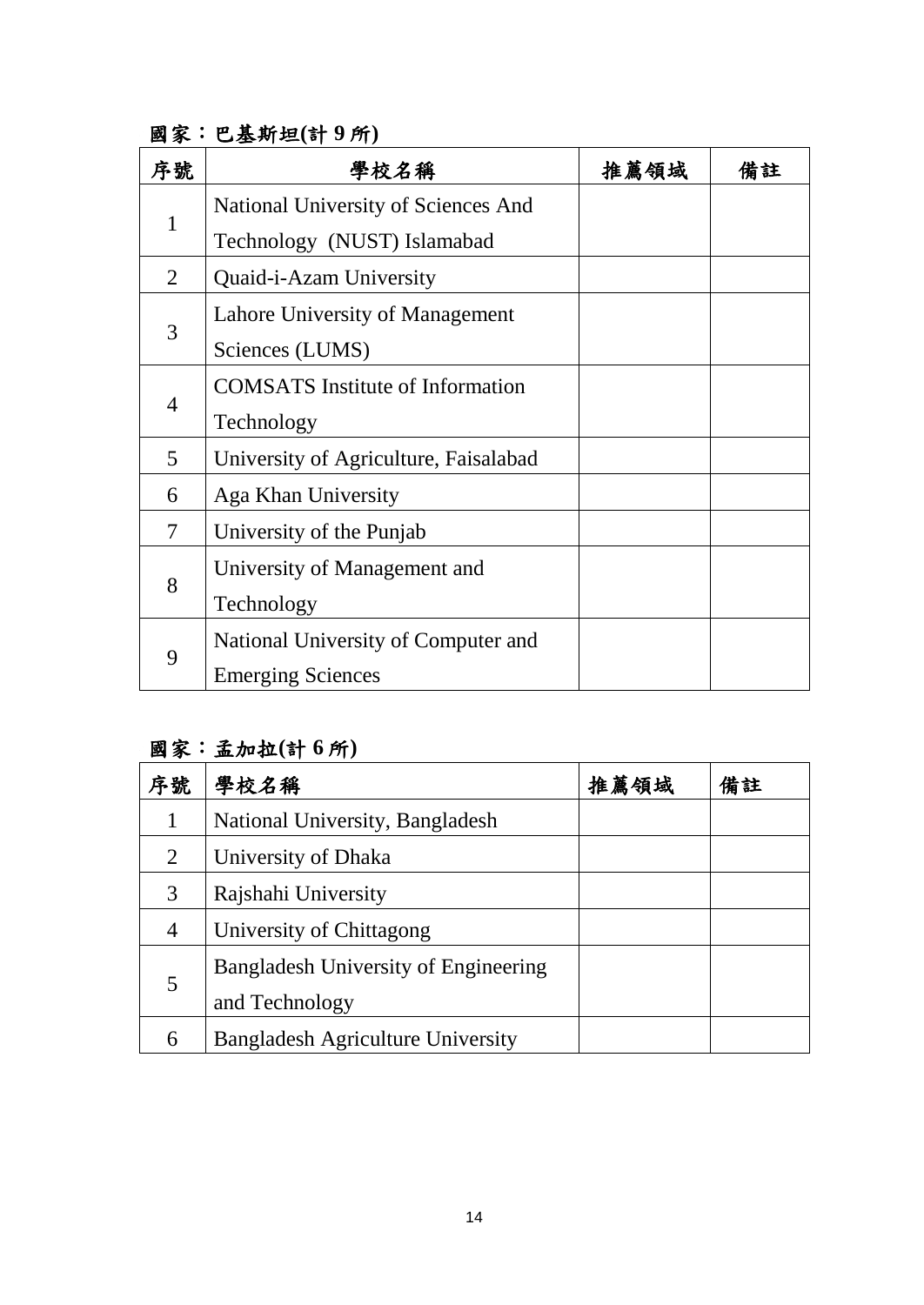### 國家:不丹**(**計 **3** 所**)**

| 序號 | 學校名稱                                 | 推薦領域 | 備註 |
|----|--------------------------------------|------|----|
|    | Royal University of Bhutan           |      |    |
|    | Royal Bhutan Institute of Technology |      |    |
|    | Royal Institute of Management        |      |    |

#### 國家:尼泊爾**(**計 **4** 所**)**

| 序號                          | 學校名稱                         | 推薦領域 | 備註 |
|-----------------------------|------------------------------|------|----|
|                             | Kathmandu University         |      |    |
| $\mathcal{D}_{\mathcal{L}}$ | <b>Tribhuvan University</b>  |      |    |
| 3                           | Pokhara University           |      |    |
|                             | <b>Purbanchal University</b> |      |    |

## 國家:斯里蘭卡**(**計 **7** 所**)**

| 序號             | 學校名稱                                                            | 推薦領域 | 備註   |
|----------------|-----------------------------------------------------------------|------|------|
|                | University of Colombo                                           |      |      |
| $\overline{2}$ | University of Moratuwa                                          |      |      |
| 3              | University of Sri Jayewardenepura                               |      |      |
| 4              | University of Peradeniya                                        |      |      |
| 5              | University of Kelaniya                                          |      |      |
| 6              | University of Ruhuna                                            |      |      |
| 7              | Nāgānanda International Institute of<br><b>Buddhist Studies</b> |      | 新增名單 |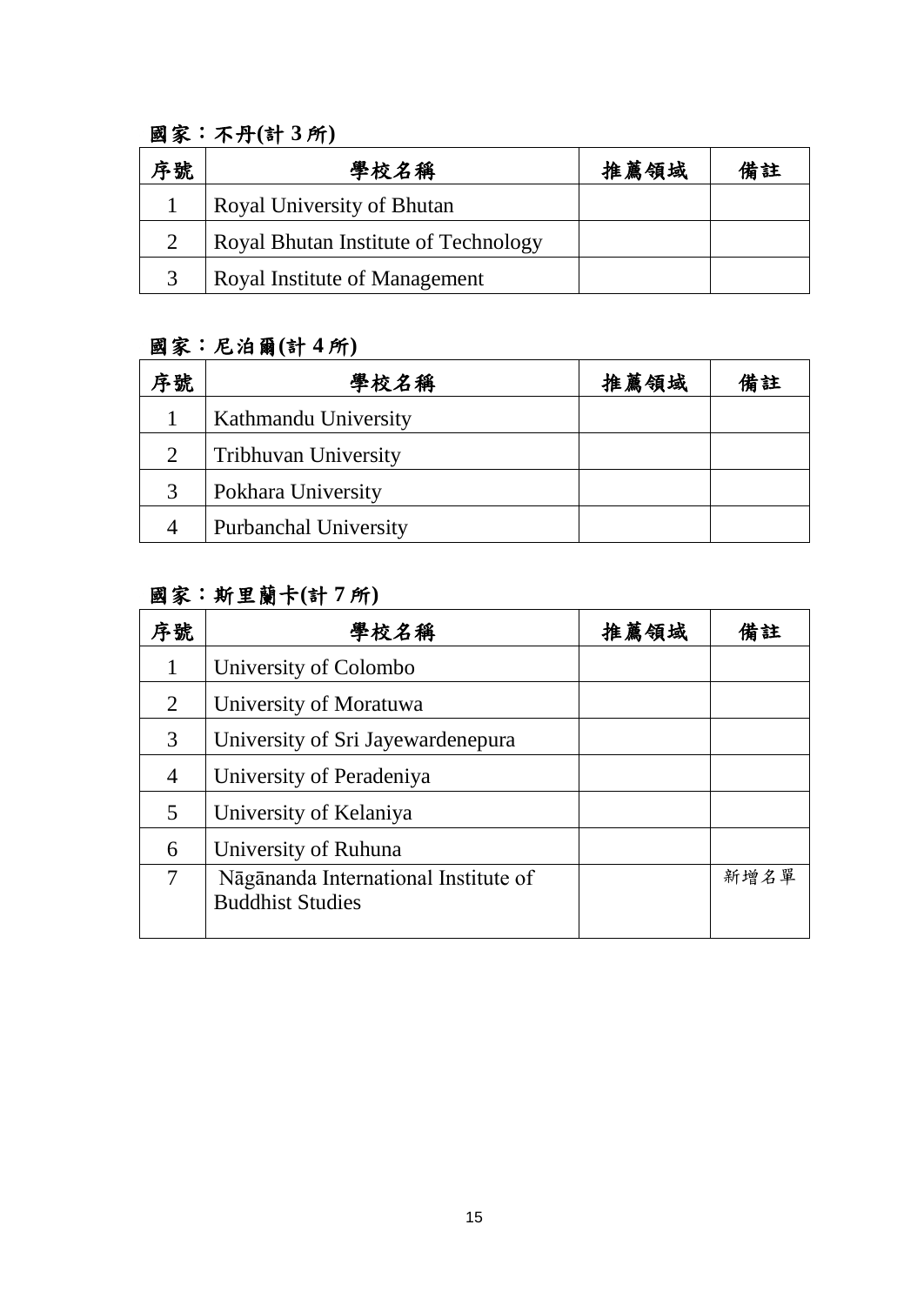國家:越南(計 64 所)

| 序號             | 學校名稱                                 | 推薦領域  | 備註 |
|----------------|--------------------------------------|-------|----|
| $\mathbf{1}$   | Vietnam National University, Hanoi   |       |    |
|                | Hanoi University of Science and      |       |    |
| $\overline{2}$ | Technology                           |       |    |
| 3              | Hue University                       |       |    |
| 4              | Hanoi Medical University             |       |    |
| 5              | <b>National Economics University</b> |       |    |
| 6              | Foreign Trade University             |       |    |
| 7              | Hanoi University                     |       |    |
| 8              | Hanoi University of Pharmacy         |       |    |
|                | National University of Civil         |       |    |
| 9              | Engineering                          |       |    |
| 10             | Hanoi University Of Industry         |       |    |
|                | Hanoi National University of         |       |    |
| 11             | Education                            |       |    |
| 12             | <b>Bach Khoa University</b>          | 商業、工程 |    |
|                |                                      | 和社會科學 |    |
| 13             | Vietnam National University of       | 農業    |    |
|                | Agriculture                          |       |    |
| 14             | National University of Civil         | 土木工程  |    |
|                | Engineering                          |       |    |
| 15             | Vietnam National University Ho Chi   |       |    |
|                | Minh City                            |       |    |
| 16             | Ho Chi Minh City University of       |       |    |
|                | Technology                           |       |    |
| 17             | Can Tho University                   |       |    |
| 18             | The University of Da Nang            |       |    |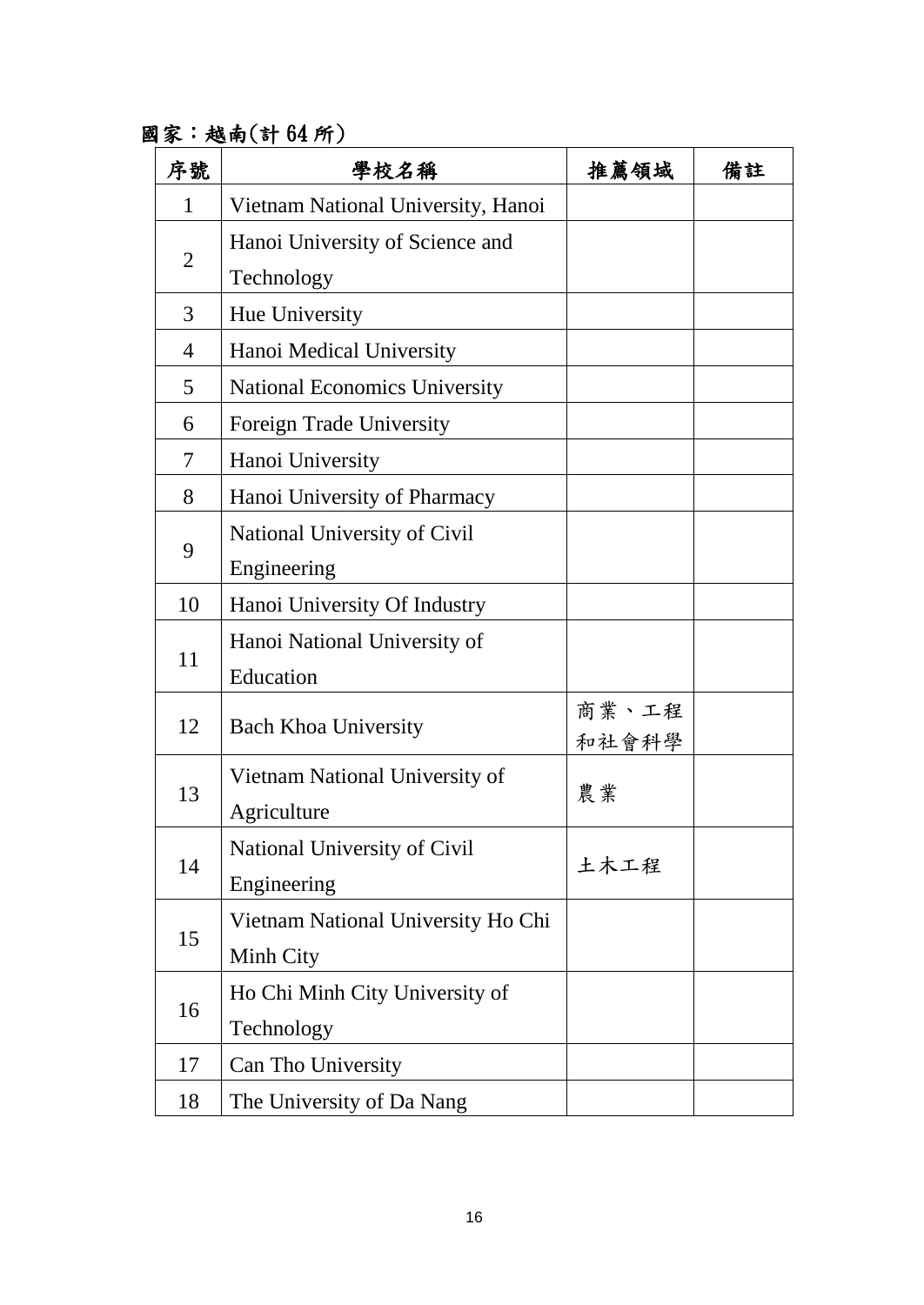| 序號 | 學校名稱                                                                                    | 推薦領域                           | 備註 |
|----|-----------------------------------------------------------------------------------------|--------------------------------|----|
| 19 | Ho Chi Minh City University of<br><b>Agriculture and Forestry</b>                       | 農業和林業                          |    |
| 20 | Thai Nguyen University                                                                  | 工程、自然<br>科學、社會<br>科學、醫<br>學、外語 |    |
| 21 | Hanoi Law University                                                                    | 法律                             |    |
| 22 | Diplomatic Academy of Vietnam                                                           | 國際關係                           |    |
| 23 | Academy of Journalism and<br>Communication                                              | 新聞、傳播                          |    |
| 24 | Vietnam Maritime University                                                             | 海事、海洋<br>法                     |    |
| 25 | University of Technology - Viet Nam<br>National University HCMC.                        | 科技及土木<br>工程                    |    |
| 26 | University of Social Sciences and<br>Humanities - Viet Nam National<br>University HCMC. | 人文社會                           |    |
| 27 | University of Economics and Law-<br>Viet Nam National University<br>HCMC.               | 經濟法律                           |    |
| 28 | International University- Viet Nam<br>National University HCMC.                         | 企業管理                           |    |
| 29 | University of Information<br>Technology<br>- Viet Nam National University<br>HCMC.      | 資訊工程                           |    |
| 30 | University of Science- Viet Nam<br>National University HCMC.                            | 生物科技                           |    |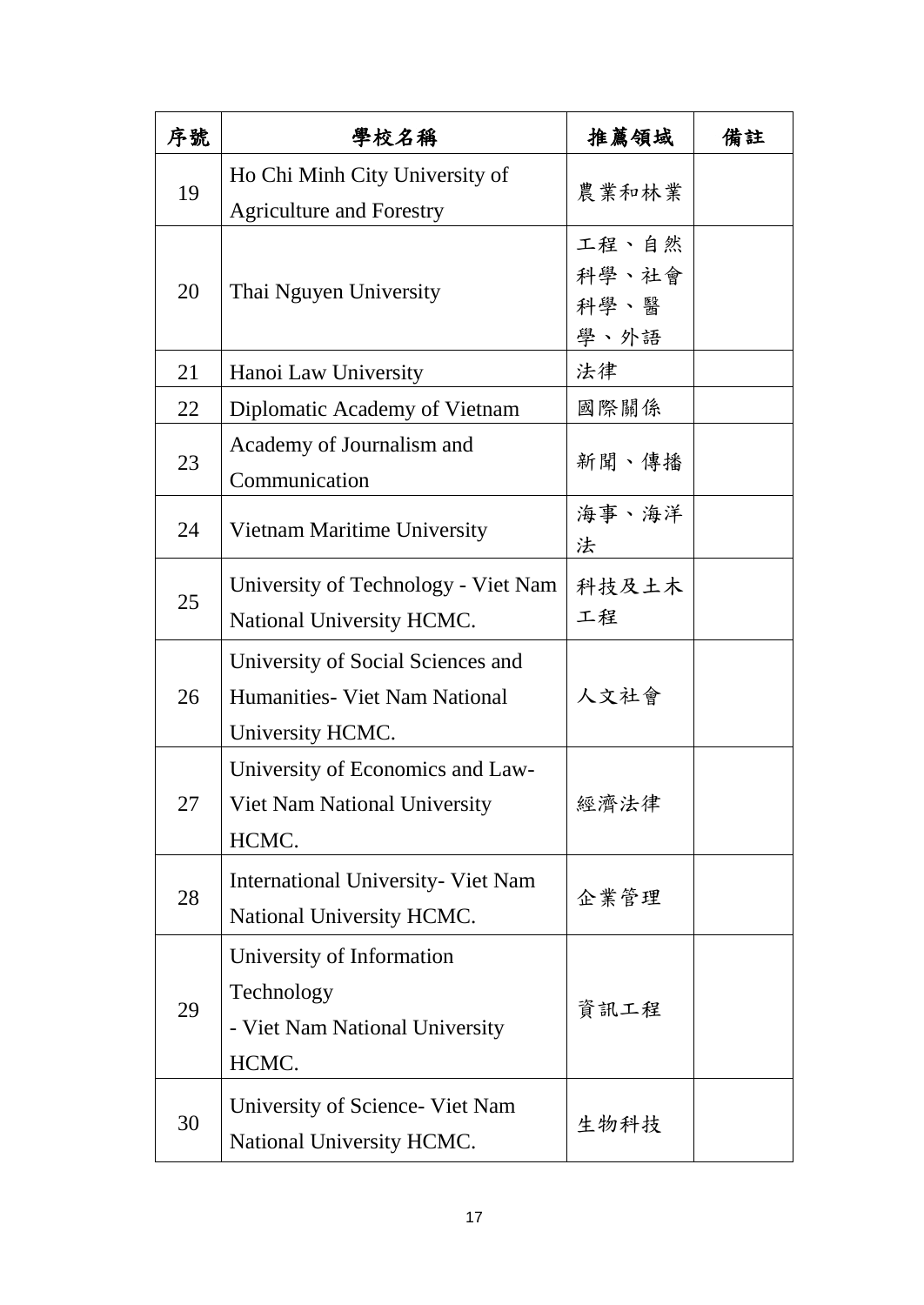| 序號 | 學校名稱                                                              | 推薦領域                                   | 備註   |
|----|-------------------------------------------------------------------|----------------------------------------|------|
| 31 | Ton Duc Thang University                                          | 資訊工程及<br>電子                            |      |
| 32 | University of Danang                                              | 經濟、師資<br>培訓、機械<br>及外語                  |      |
| 33 | Agriculture (Nong Lam) University,<br>Ho Chi Minh City            | 機械、農業<br>及林業                           |      |
| 34 | Ho Chi Minh City University of<br><b>Medicine And Pharmacy</b>    | 醫藥                                     |      |
| 35 | University of Economics Ho Chi<br>Minh City                       | 經濟                                     |      |
| 36 | Ho Chi Minh City University of Law                                | 法律                                     |      |
| 37 | Nha Trang University                                              | 水產                                     |      |
| 38 | Ho Chi Minh City University of<br><b>Technology and Education</b> | 機械                                     |      |
| 39 | <b>Industrial University Of HoChiMinh</b><br>City                 | 工業                                     |      |
| 40 | Banking University of Ho Chi Minh<br>City                         | 財政金融                                   |      |
| 41 | Ho Chi Minh City University of<br>Education                       | 師資培訓                                   |      |
| 42 | <b>HCMC</b> University of Food Industry                           | 食品科技                                   |      |
| 43 | Vietnam National University, Hanoi                                | 基礎科學、<br>環境保護、<br>氣候變遷、<br>社會科學、<br>外語 | 新增名單 |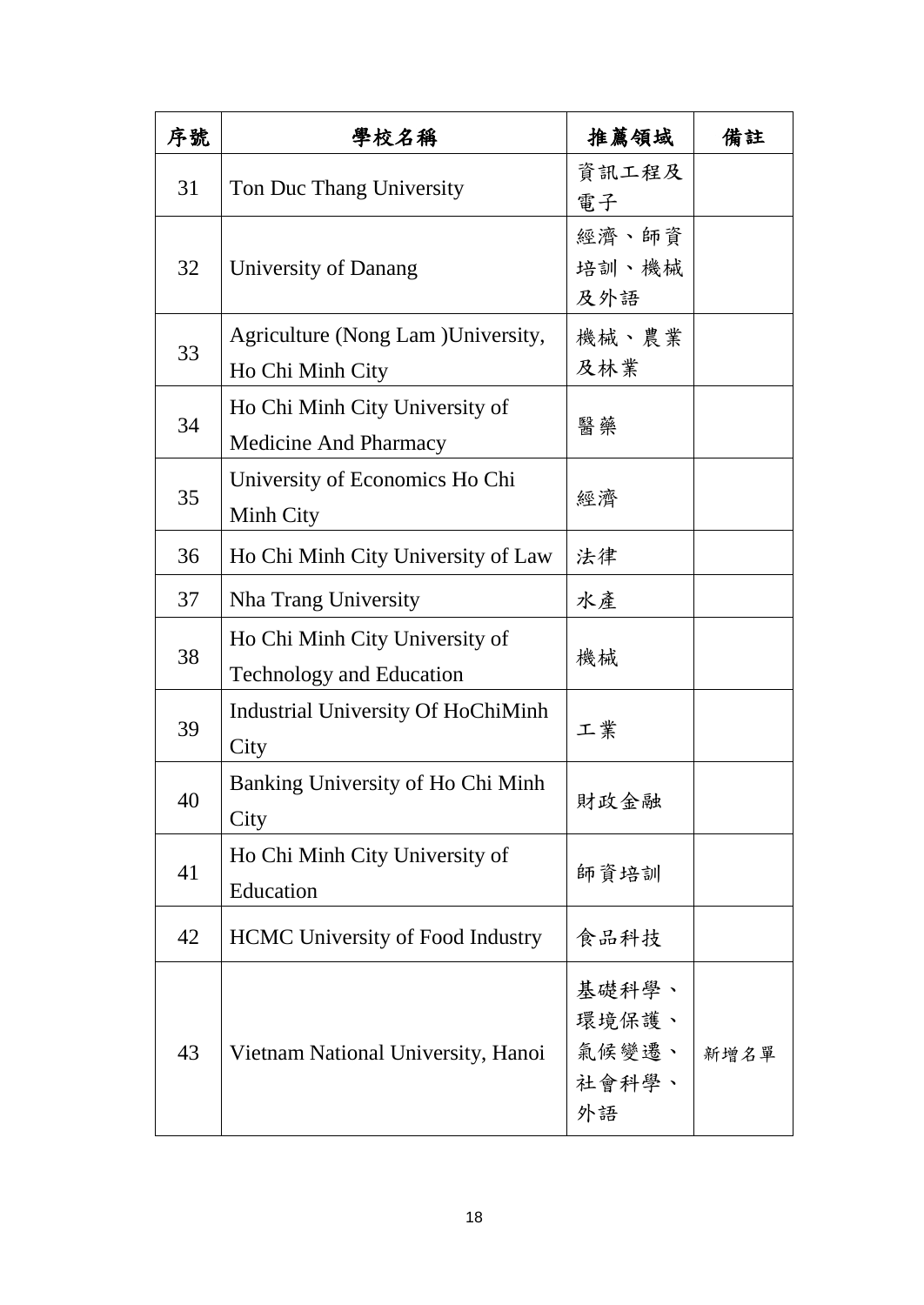| 序號 | 學校名稱                                 | 推薦領域       | 備註   |
|----|--------------------------------------|------------|------|
| 44 | Hanoi University of Science and      | 工程         |      |
|    | Technology                           |            |      |
|    |                                      | 基礎科學、      |      |
| 45 | Hue University                       | 社會科學、      |      |
|    |                                      | 外語、醫學      |      |
| 46 | Hanoi University                     | 人文、外語      |      |
| 47 | Hanoi Medical University             | 醫學         |      |
|    |                                      | 經濟、        |      |
|    |                                      | Fintech、 氣 |      |
| 48 | <b>National Economics University</b> | 候變遷經濟      |      |
|    |                                      | 學          |      |
| 49 | Foreign Trade University             | 經濟、貿易      |      |
| 50 | Hanoi University of Pharmacy         | 藥學         |      |
| 51 | National University of Civil         | 土木工程       | 新增名單 |
|    | Engineering                          |            |      |
| 52 | Hanoi University of Industry         | 工業、工程      |      |
| 53 | Hanoi National University of         |            |      |
|    | Education                            | 教育         |      |
| 54 | Vietnam National University of       | 農業         |      |
|    | Agriculture                          |            |      |
|    |                                      | 工程、自然      |      |
| 55 | Thai Nguyen University               | 科學、社會      |      |
|    |                                      | 科學、醫       |      |
|    |                                      | 學、外語       |      |
| 56 | Hanoi Law University                 | 法律         |      |
| 57 | Diplomatic Academy of Vietnam        | 國際關係       |      |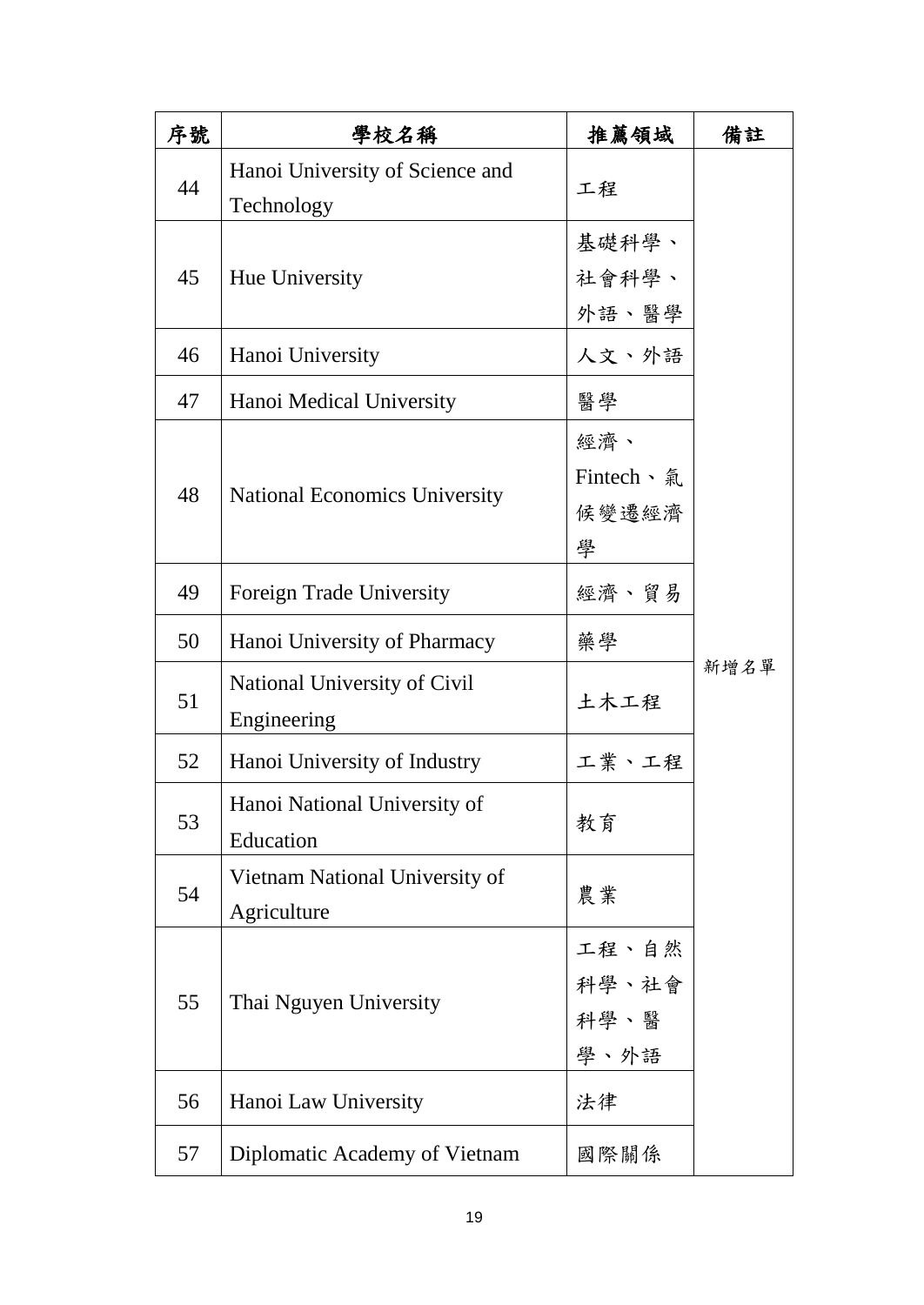| 序號 | 學校名稱                                 | 推薦領域  | 備註   |
|----|--------------------------------------|-------|------|
| 58 | Academy of Journalism and            | 新聞、傳播 |      |
|    | Communication                        |       |      |
| 59 | Vietnam Maritime University          | 海事、海洋 |      |
|    |                                      | 法     |      |
|    |                                      | 林業、農  |      |
| 60 | National University of Laos          | 業、經濟、 |      |
|    |                                      | 工程    | 新增名單 |
| 61 | Souphanouvong University             | 農業、林業 |      |
|    | University of Health Sciences -      |       |      |
| 62 | Vientiane Capital, under Ministry of | 醫藥、衛生 |      |
|    | Health                               |       |      |
| 63 | Savannakhet University               |       |      |
| 64 | <b>Champasack University</b>         |       |      |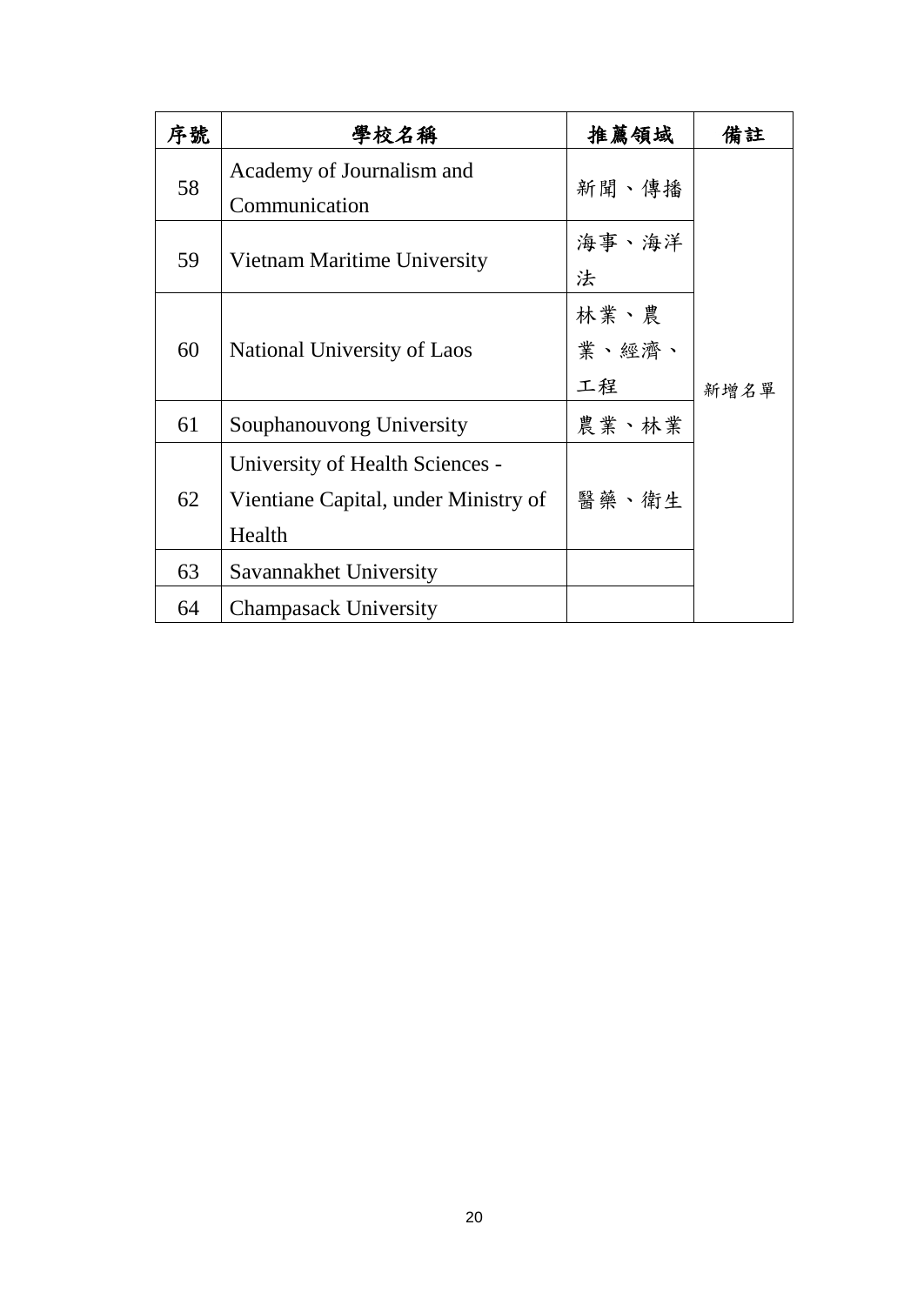## 國家:寮國(計 4 所)

| 序號 | 學校名稱                         | 推薦領域            | 備註 |
|----|------------------------------|-----------------|----|
|    | National University of Laos  | 林業、農業、經<br>濟、工程 |    |
| 2  | Souphanouvong University     |                 |    |
| 3  | <b>Champassak University</b> |                 |    |
|    | Savannkhet University        |                 |    |

#### 國家:柬埔寨(計 5 所)

| 序號 | 學校名稱                            | 推薦領域  | 備註 |
|----|---------------------------------|-------|----|
|    | Royal University of Phnom Penh  | 機械    |    |
| 2  | Royal University of Agriculture |       |    |
|    | Cambodia                        | 農業、水產 |    |
| 3  | Paññasastra University of       |       |    |
|    | Cambodia                        |       |    |
| 4  | <b>Zaman University</b>         |       |    |
| 5  | The University of Cambodia      | 人文社會  |    |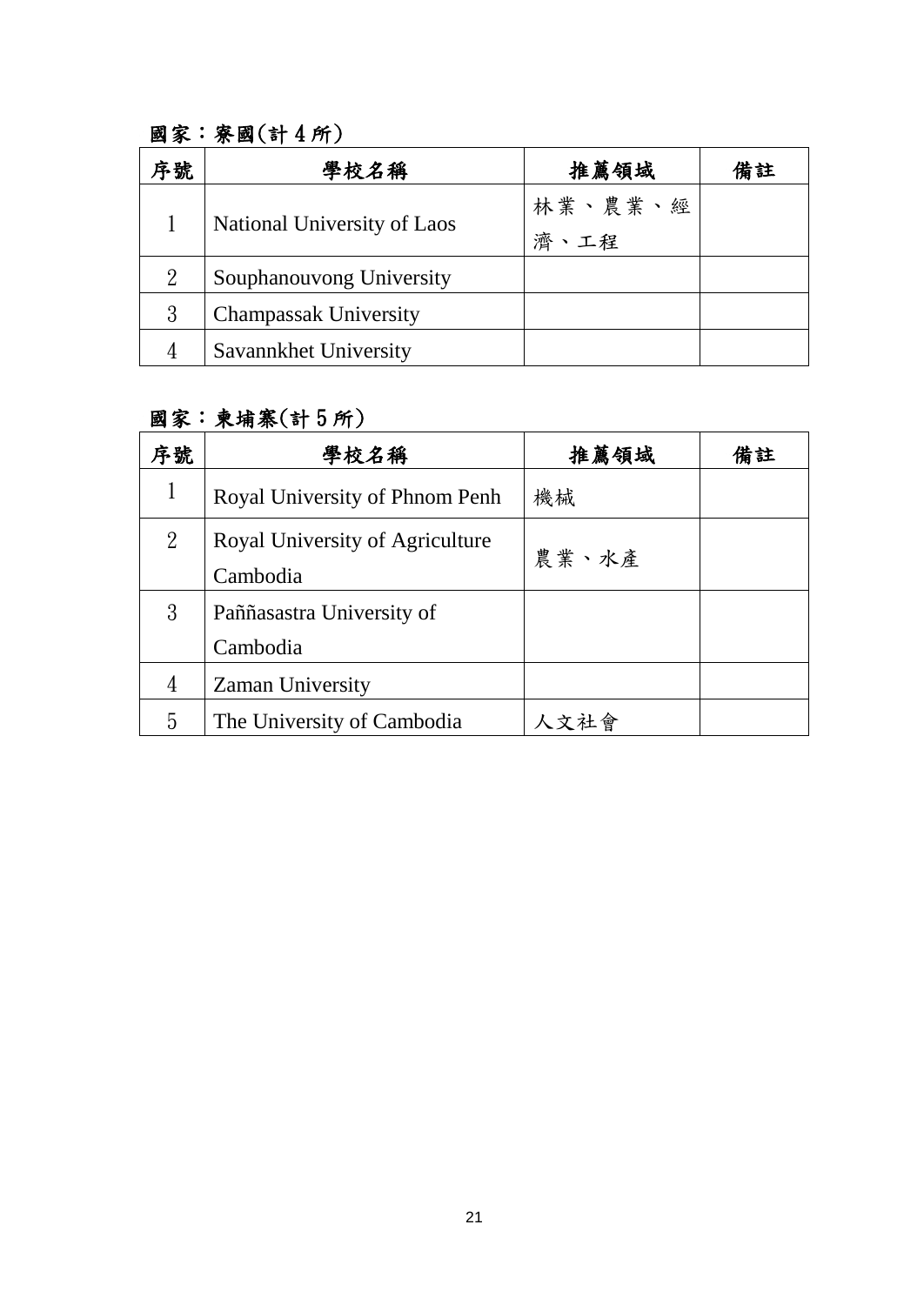| 序號             | 學校名稱                            | 推薦領域  | 備註 |
|----------------|---------------------------------|-------|----|
| 1              | Chulalongkorn University        |       |    |
| $\overline{2}$ | <b>Mahidol University</b>       |       |    |
| 3              | Chiang Mai University           |       |    |
| 4              | <b>Thammasat University</b>     |       |    |
| 5              | <b>Kasetsart University</b>     |       |    |
| 6              | Khon Kaen University            |       |    |
| 7              | King Mongkut's University of    |       |    |
|                | Technology Thonburi             |       |    |
| 8              | Prince of Songkla University    |       |    |
| 9              | Suranaree University of         |       |    |
|                | Technology                      |       |    |
| 10             | King Mongkut's Institute of     |       |    |
|                | <b>Technology Ladkrabang</b>    |       |    |
| 11             | University of Phayao            | 農業    |    |
| 12             | <b>Burapha University</b>       | 醫學和工程 |    |
| 13             | Mae Fah Luang University        |       |    |
| 14             | King Mongkut's University of    |       |    |
|                | <b>Technology North Bangkok</b> |       |    |
| 15             | Mahasarakham University         |       |    |
| 16             | <b>Naresuan University</b>      |       |    |
| 17             | <b>Silpakorn University</b>     |       |    |
| 18             | Srinakharinwirot University     |       |    |

國家:泰國(計 18 所)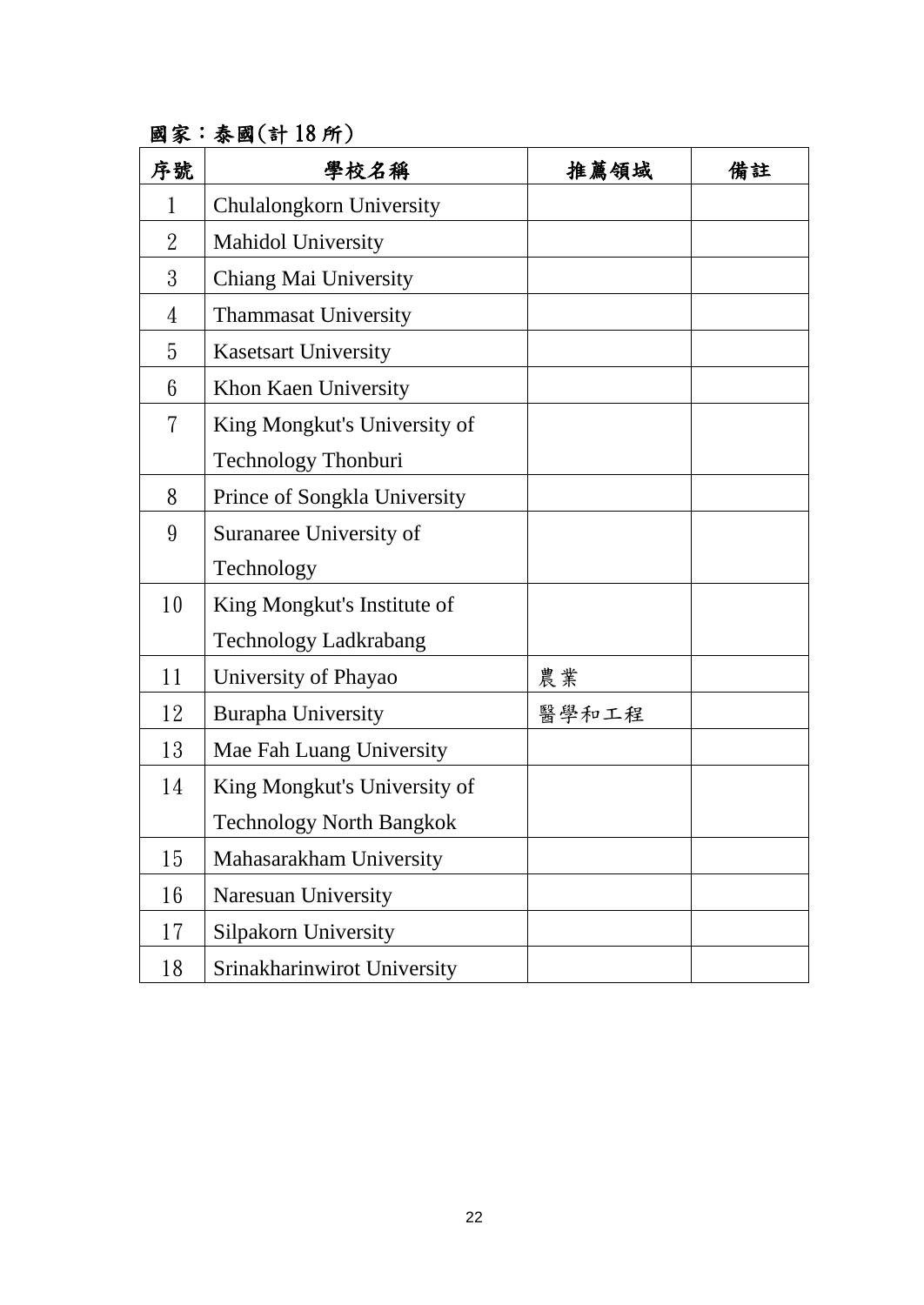國家:緬甸(計 9 所)

| 序號          | 學校名稱                                       | 推薦領域  | 備註 |
|-------------|--------------------------------------------|-------|----|
| $\mathbf 1$ | The University of Medicine 1,<br>Yangon    | 醫學    |    |
| 2           | University of Yangon                       |       |    |
| 3           | <b>Mandalay University</b>                 |       |    |
| 4           | <b>Yezin Agricultural University</b>       | 農業    |    |
| 5           | <b>Yangon Technological University</b>     | 理工    |    |
| 6           | University of Foreign Languages,<br>Yangon | 外國語   |    |
| 7           | University of Computer Studies,<br>Yangon  | 資訊、管理 |    |
| 8           | <b>Yangon University of Economics</b>      | 經濟、商管 |    |
| 9           | <b>Yangon University of Education</b>      | 教育    |    |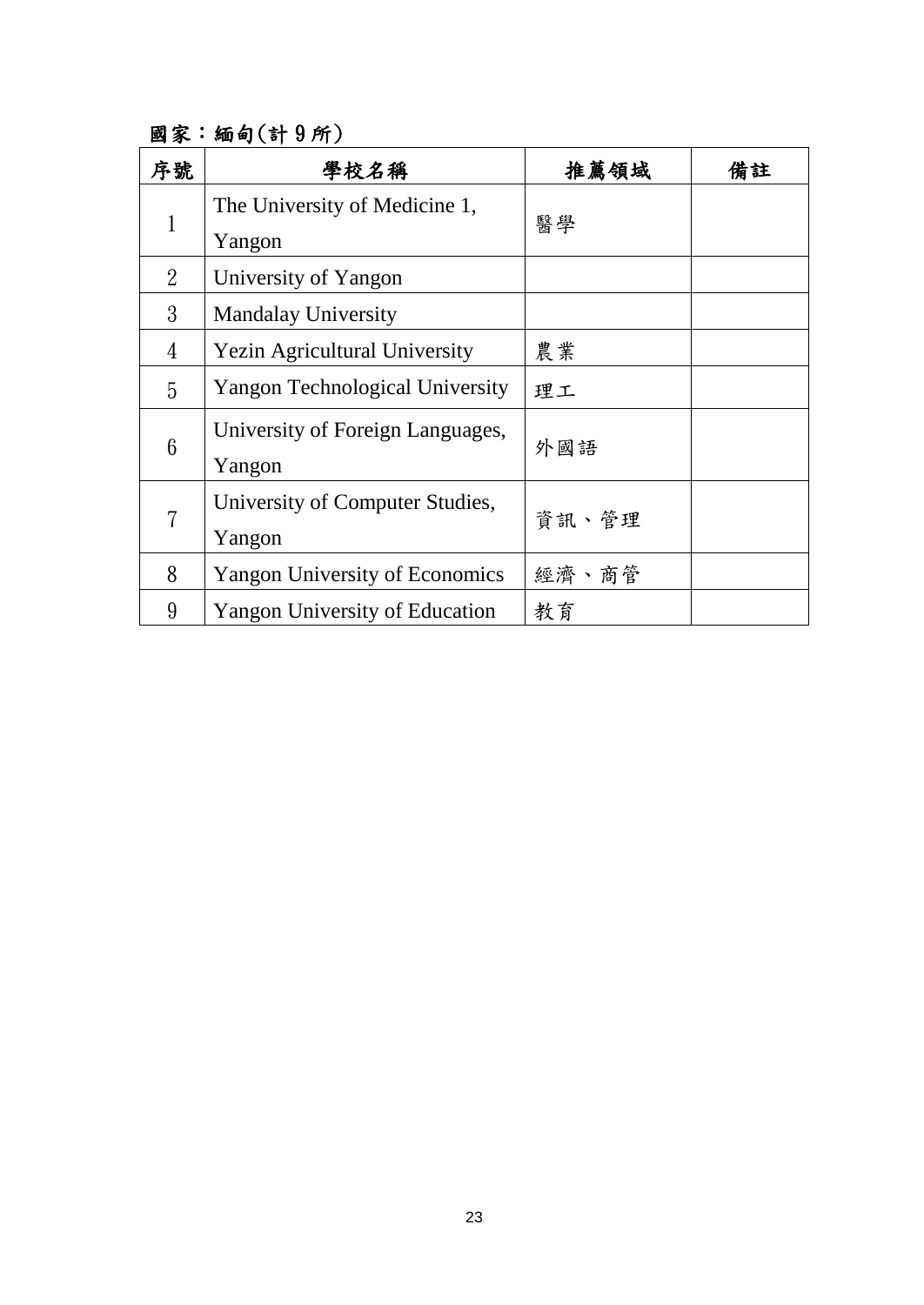國家:印尼(計 28 所)

| 序號             | 學校名稱                                   | 推薦領域     | 備註 |
|----------------|----------------------------------------|----------|----|
| 1              | University of Indonesia                |          |    |
|                | <b>Bandung Institute of Technology</b> |          |    |
| $\overline{2}$ | (TTB)                                  |          |    |
| 3              | Gadjah Mada University                 |          |    |
| 4              | Padjadjaran University                 |          |    |
| 5              | <b>Bogor Agricultural University</b>   |          |    |
| $6\phantom{1}$ | Airlangga University                   |          |    |
| 7              | Diponegoro University                  |          |    |
|                | Institute of Technology Sepuluh        |          |    |
| 8              | Nopember                               |          |    |
|                | Universitas Muhammadiyah               |          |    |
| 9              | Surakarta                              |          |    |
| 10             | University of Brawijaya                |          |    |
| 11             | <b>Binus University</b>                |          |    |
| 12             | Hasanuddin University                  |          |    |
| 13             | Atma Jaya Catholic University          |          |    |
| 14             | Pelita Harapan University              |          |    |
| 15             | <b>Udayana University</b>              |          |    |
| 16             | <b>Sebelas Maret University</b>        |          |    |
| 17             | Parahyangan Catholic University        |          |    |
| 18             | Trisakti University                    | 工程和商業    |    |
|                | Universitas Muhammadiyah               | 社會科學(法學、 |    |
| 19             | Yogyakarta                             | 國際關係)    |    |
|                |                                        | 法學院、醫學   |    |
| 20             | Universitas Sumatera Utara             | 院、藥學系、牙  |    |
|                |                                        | 醫系       |    |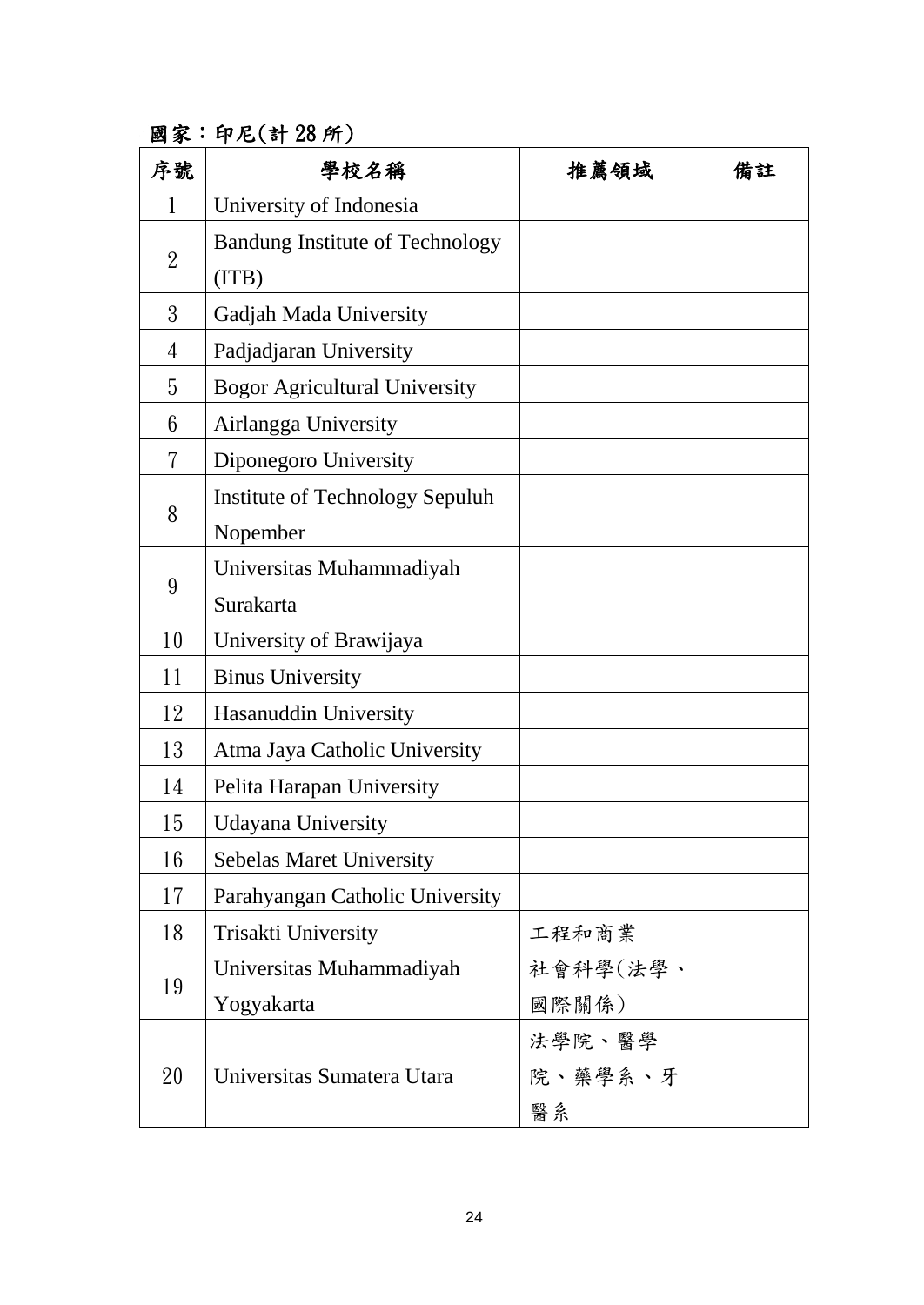| 序號 | 學校名稱                              | 推薦領域     | 備註   |
|----|-----------------------------------|----------|------|
|    |                                   | 醫學系、藥學   |      |
| 21 | Universitas Andalas               | 系、法律系、農  |      |
|    |                                   | 藝學系      |      |
| 22 | Universitas Telkom                | 電信、資訊科學  |      |
| 23 | Universitas Pendidikan Indonesia  | 教育科系、會計  |      |
|    |                                   | 糸        |      |
| 24 | Universitas Islam Indonesia       | 社會科學(法學、 |      |
|    |                                   | 經濟)、醫學院  |      |
| 25 | Universitas Negeri Yogyakarta     | 管理學、教育科  |      |
|    |                                   | 系、土木工程   |      |
| 26 | <b>State University of Malang</b> | 心理學系、管理  |      |
|    |                                   | 學、公衛系    |      |
| 27 | Universitas Syiah Kuala           | 醫學院、藥學   | 新增名單 |
|    |                                   | 系、牙醫系、法  |      |
|    |                                   | 學        |      |
| 28 | University of Surabaya            | 管理學教、教育  |      |
|    |                                   | 科系、心理學   |      |
|    |                                   | 系、法學、資訊  |      |
|    |                                   | 科學       |      |